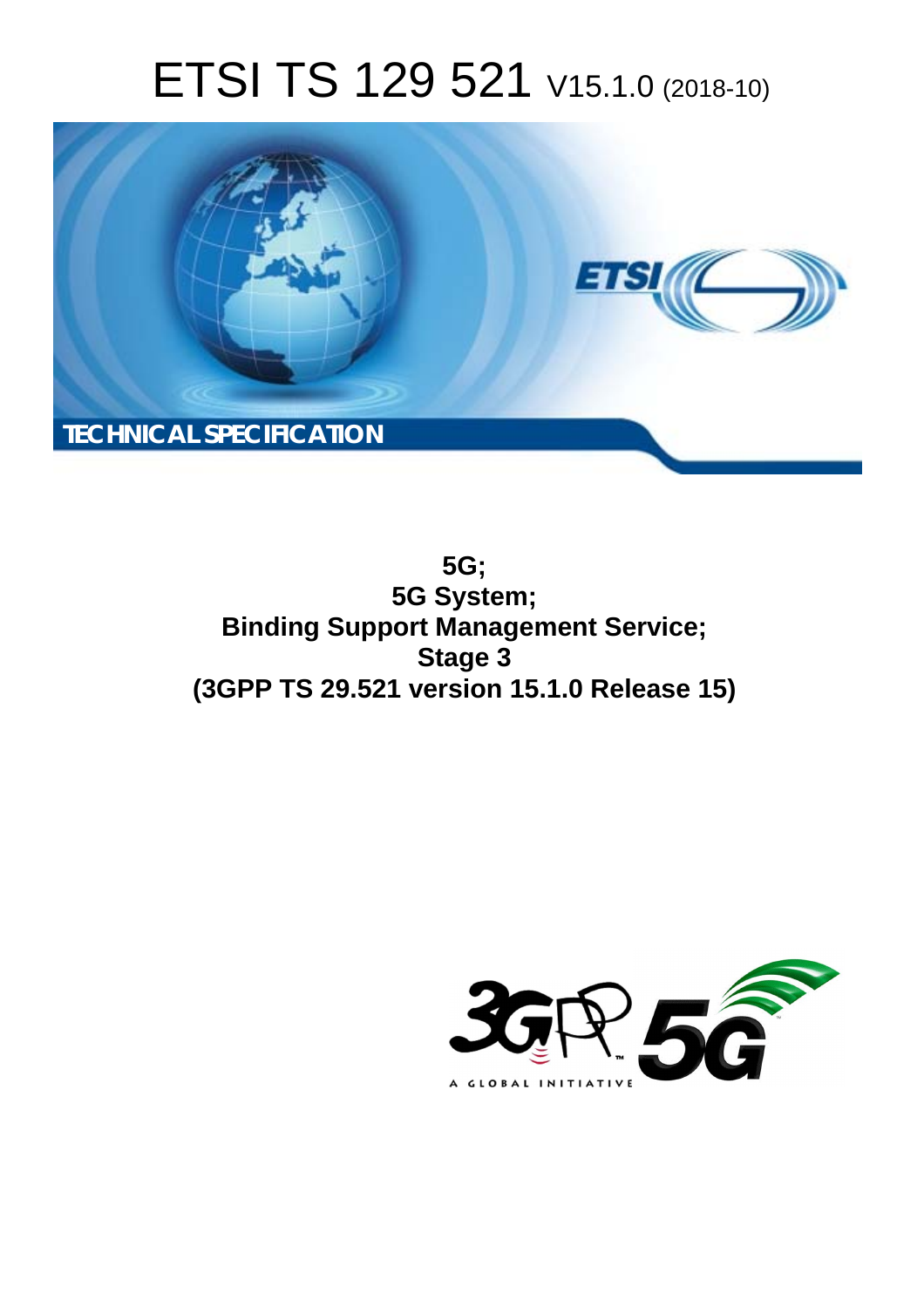Reference

RTS/TSGC-0329521vf10

Keywords

 $5G$ 

#### *ETSI*

#### 650 Route des Lucioles F-06921 Sophia Antipolis Cedex - FRANCE

Tel.: +33 4 92 94 42 00 Fax: +33 4 93 65 47 16

Siret N° 348 623 562 00017 - NAF 742 C Association à but non lucratif enregistrée à la Sous-Préfecture de Grasse (06) N° 7803/88

#### *Important notice*

The present document can be downloaded from: <http://www.etsi.org/standards-search>

The present document may be made available in electronic versions and/or in print. The content of any electronic and/or print versions of the present document shall not be modified without the prior written authorization of ETSI. In case of any existing or perceived difference in contents between such versions and/or in print, the only prevailing document is the print of the Portable Document Format (PDF) version kept on a specific network drive within ETSI Secretariat.

Users of the present document should be aware that the document may be subject to revision or change of status. Information on the current status of this and other ETSI documents is available at <https://portal.etsi.org/TB/ETSIDeliverableStatus.aspx>

If you find errors in the present document, please send your comment to one of the following services: <https://portal.etsi.org/People/CommiteeSupportStaff.aspx>

#### *Copyright Notification*

No part may be reproduced or utilized in any form or by any means, electronic or mechanical, including photocopying and microfilm except as authorized by written permission of ETSI. The content of the PDF version shall not be modified without the written authorization of ETSI. The copyright and the foregoing restriction extend to reproduction in all media.

> © ETSI 2018. All rights reserved.

**DECT**TM, **PLUGTESTS**TM, **UMTS**TM and the ETSI logo are trademarks of ETSI registered for the benefit of its Members. **3GPP**TM and **LTE**TM are trademarks of ETSI registered for the benefit of its Members and of the 3GPP Organizational Partners. **oneM2M** logo is protected for the benefit of its Members.

**GSM**® and the GSM logo are trademarks registered and owned by the GSM Association.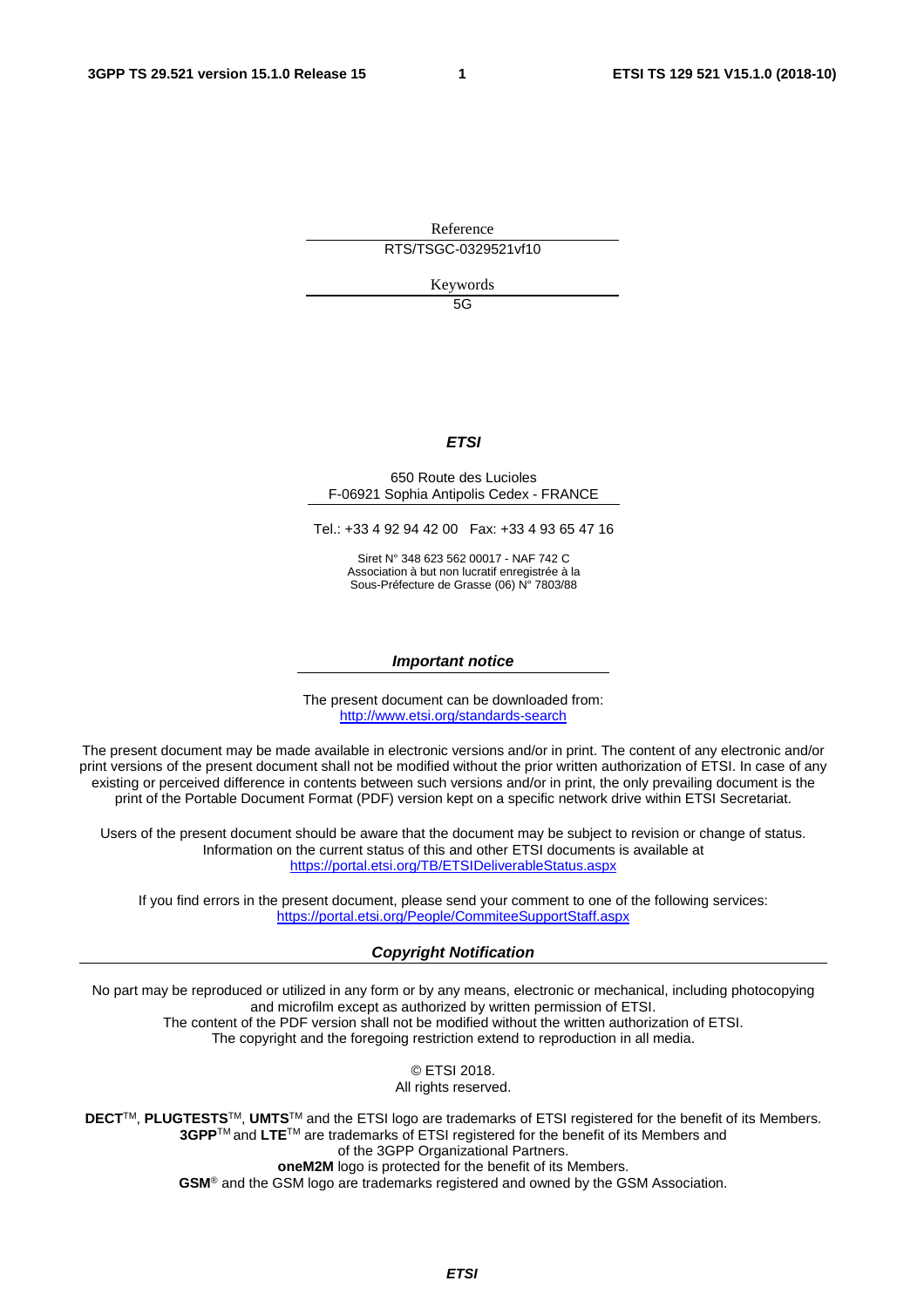### Intellectual Property Rights

#### Essential patents

IPRs essential or potentially essential to normative deliverables may have been declared to ETSI. The information pertaining to these essential IPRs, if any, is publicly available for **ETSI members and non-members**, and can be found in ETSI SR 000 314: *"Intellectual Property Rights (IPRs); Essential, or potentially Essential, IPRs notified to ETSI in respect of ETSI standards"*, which is available from the ETSI Secretariat. Latest updates are available on the ETSI Web server ([https://ipr.etsi.org/\)](https://ipr.etsi.org/).

Pursuant to the ETSI IPR Policy, no investigation, including IPR searches, has been carried out by ETSI. No guarantee can be given as to the existence of other IPRs not referenced in ETSI SR 000 314 (or the updates on the ETSI Web server) which are, or may be, or may become, essential to the present document.

#### **Trademarks**

The present document may include trademarks and/or tradenames which are asserted and/or registered by their owners. ETSI claims no ownership of these except for any which are indicated as being the property of ETSI, and conveys no right to use or reproduce any trademark and/or tradename. Mention of those trademarks in the present document does not constitute an endorsement by ETSI of products, services or organizations associated with those trademarks.

### Foreword

This Technical Specification (TS) has been produced by ETSI 3rd Generation Partnership Project (3GPP).

The present document may refer to technical specifications or reports using their 3GPP identities, UMTS identities or GSM identities. These should be interpreted as being references to the corresponding ETSI deliverables.

The cross reference between GSM, UMTS, 3GPP and ETSI identities can be found under [http://webapp.etsi.org/key/queryform.asp.](http://webapp.etsi.org/key/queryform.asp)

### Modal verbs terminology

In the present document "**shall**", "**shall not**", "**should**", "**should not**", "**may**", "**need not**", "**will**", "**will not**", "**can**" and "**cannot**" are to be interpreted as described in clause 3.2 of the [ETSI Drafting Rules](https://portal.etsi.org/Services/editHelp!/Howtostart/ETSIDraftingRules.aspx) (Verbal forms for the expression of provisions).

"**must**" and "**must not**" are **NOT** allowed in ETSI deliverables except when used in direct citation.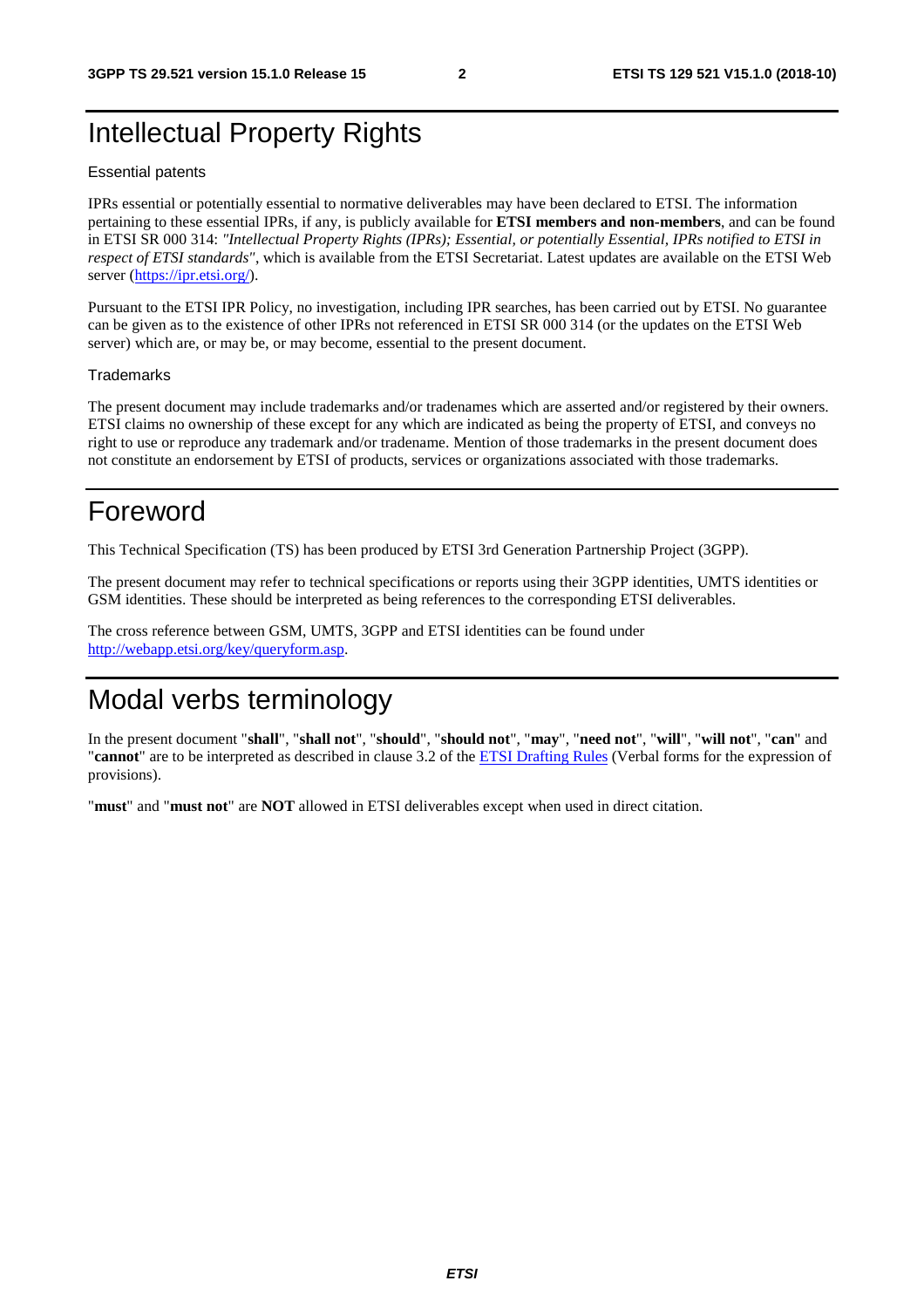ETSI TS 129 521 V15.1.0 (2018-10)

| 1          |  |  |  |  |  |  |
|------------|--|--|--|--|--|--|
| 2          |  |  |  |  |  |  |
| 3          |  |  |  |  |  |  |
| 3.1<br>3.2 |  |  |  |  |  |  |
| 4          |  |  |  |  |  |  |
| 4.1        |  |  |  |  |  |  |
| 4.1.1      |  |  |  |  |  |  |
| 4.1.2      |  |  |  |  |  |  |
| 4.1.3      |  |  |  |  |  |  |
| 4.1.3.1    |  |  |  |  |  |  |
| 4.1.3.2    |  |  |  |  |  |  |
| 4.2        |  |  |  |  |  |  |
| 4.2.1      |  |  |  |  |  |  |
| 4.2.2      |  |  |  |  |  |  |
| 4.2.2.1    |  |  |  |  |  |  |
| 4.2.2.2    |  |  |  |  |  |  |
| 4.2.3      |  |  |  |  |  |  |
| 4.2.3.1    |  |  |  |  |  |  |
| 4.2.3.2    |  |  |  |  |  |  |
| 4.2.4      |  |  |  |  |  |  |
| 4.2.4.1    |  |  |  |  |  |  |
| 4.2.4.2    |  |  |  |  |  |  |
|            |  |  |  |  |  |  |
| 5          |  |  |  |  |  |  |
| 5.1        |  |  |  |  |  |  |
| 5.2        |  |  |  |  |  |  |
| 5.2.1      |  |  |  |  |  |  |
| 5.2.2      |  |  |  |  |  |  |
| 5.2.2.1    |  |  |  |  |  |  |
| 5.2.2.2    |  |  |  |  |  |  |
| 5.2.3      |  |  |  |  |  |  |
| 5.2.3.1    |  |  |  |  |  |  |
| 5.3        |  |  |  |  |  |  |
| 5.3.1      |  |  |  |  |  |  |
| 5.3.2      |  |  |  |  |  |  |
| 5.3.2.1    |  |  |  |  |  |  |
| 5.3.2.2    |  |  |  |  |  |  |
| 5.3.2.3    |  |  |  |  |  |  |
| 5.3.2.3.1  |  |  |  |  |  |  |
| 5.3.2.3.2  |  |  |  |  |  |  |
| 5.3.3      |  |  |  |  |  |  |
| 5.4        |  |  |  |  |  |  |
| 5.5        |  |  |  |  |  |  |
| 5.6        |  |  |  |  |  |  |
| 5.6.1      |  |  |  |  |  |  |
| 5.6.2      |  |  |  |  |  |  |
| 5.6.2.1    |  |  |  |  |  |  |
| 5.6.2.2    |  |  |  |  |  |  |
| 5.6.3      |  |  |  |  |  |  |
| 5.6.3.1    |  |  |  |  |  |  |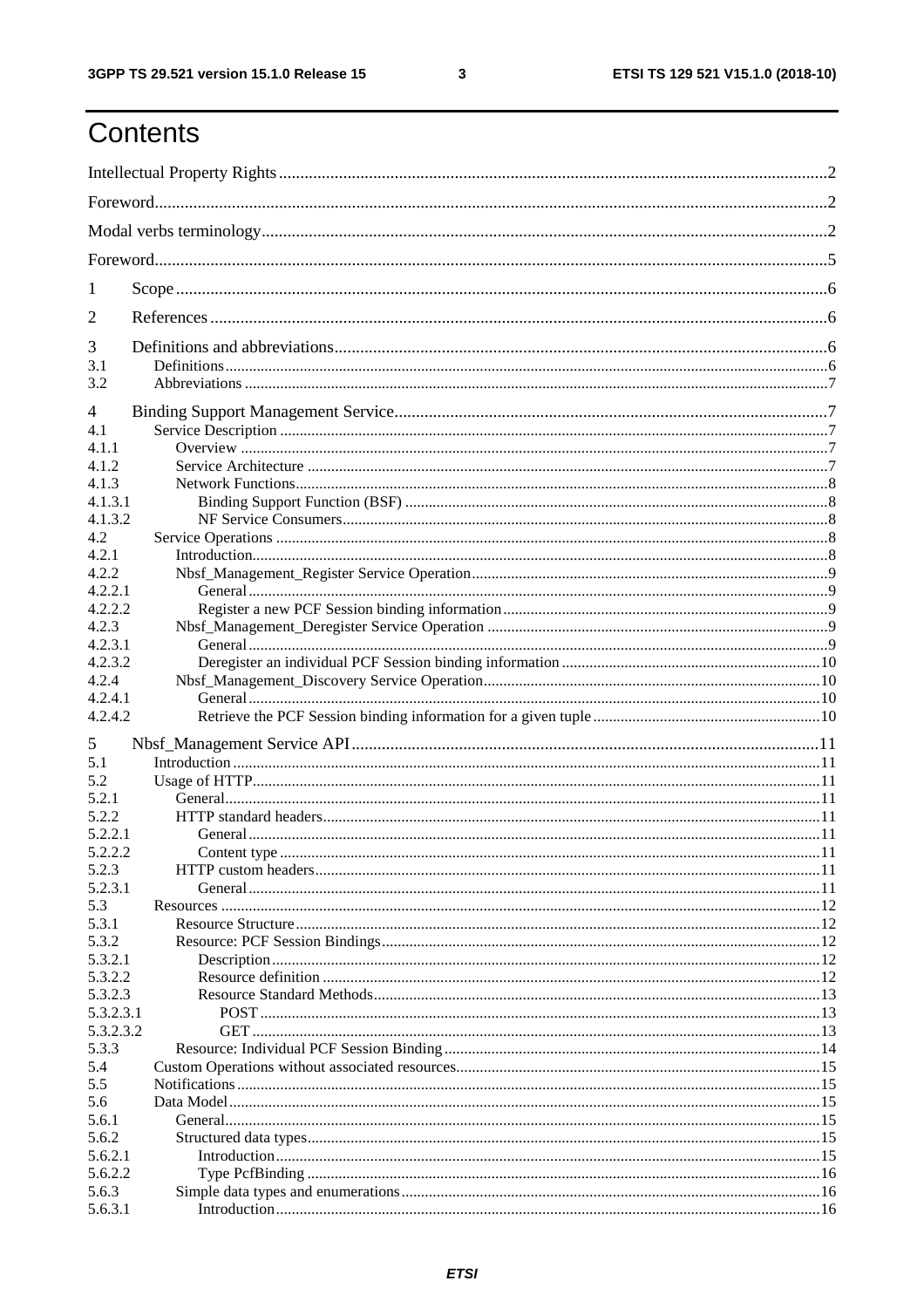$\overline{\mathbf{4}}$ 

|                | 5.6.3.2 |  |
|----------------|---------|--|
| $5.7$<br>$5.8$ |         |  |
|                |         |  |
|                |         |  |
|                |         |  |
|                |         |  |
|                |         |  |
|                |         |  |
|                |         |  |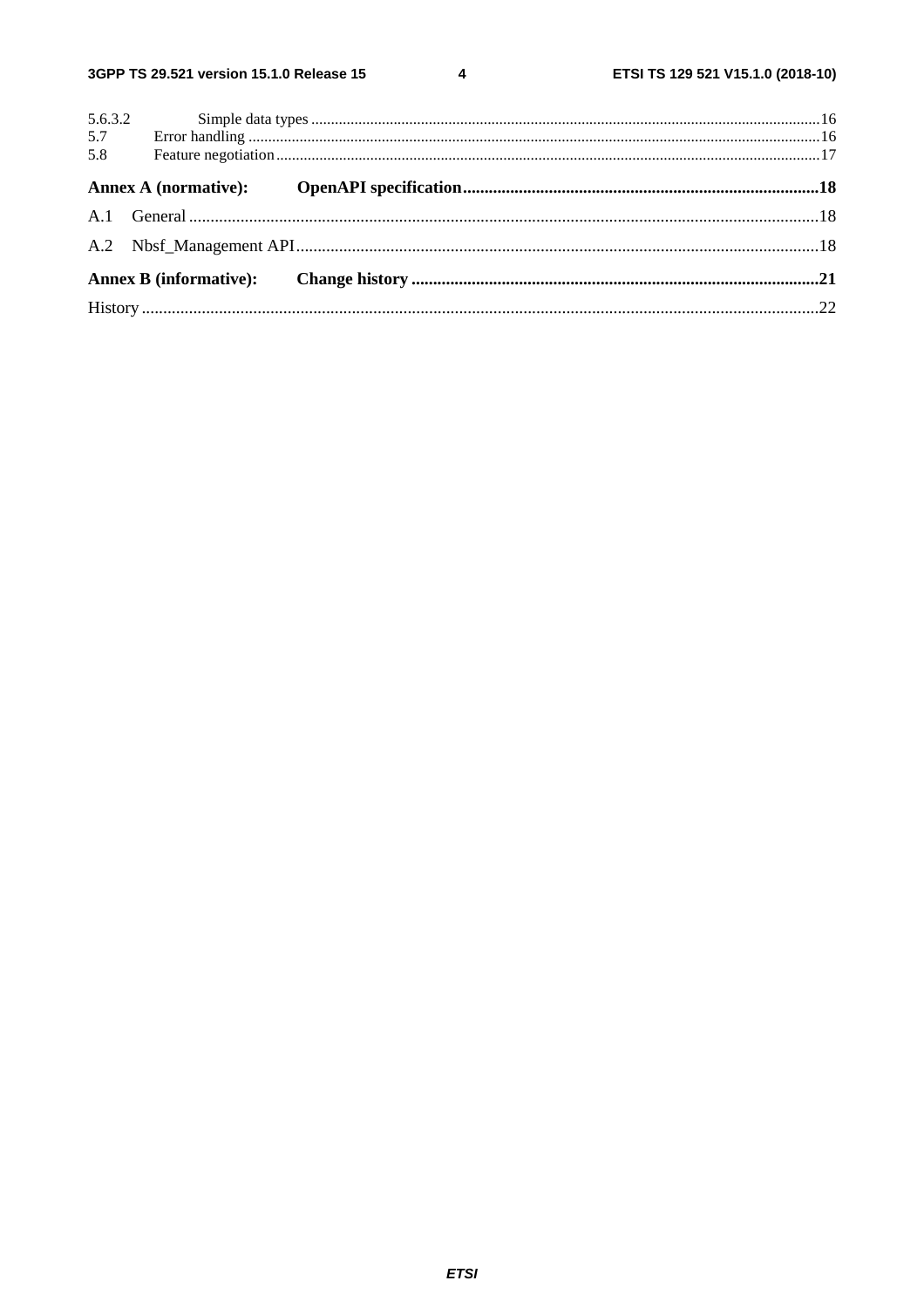### Foreword

This Technical Specification has been produced by the 3rd Generation Partnership Project (3GPP).

The contents of the present document are subject to continuing work within the TSG and may change following formal TSG approval. Should the TSG modify the contents of the present document, it will be re-released by the TSG with an identifying change of release date and an increase in version number as follows:

Version x.y.z

where:

- x the first digit:
	- 1 presented to TSG for information;
	- 2 presented to TSG for approval;
	- 3 or greater indicates TSG approved document under change control.
- y the second digit is incremented for all changes of substance, i.e. technical enhancements, corrections, updates, etc.
- z the third digit is incremented when editorial only changes have been incorporated in the document.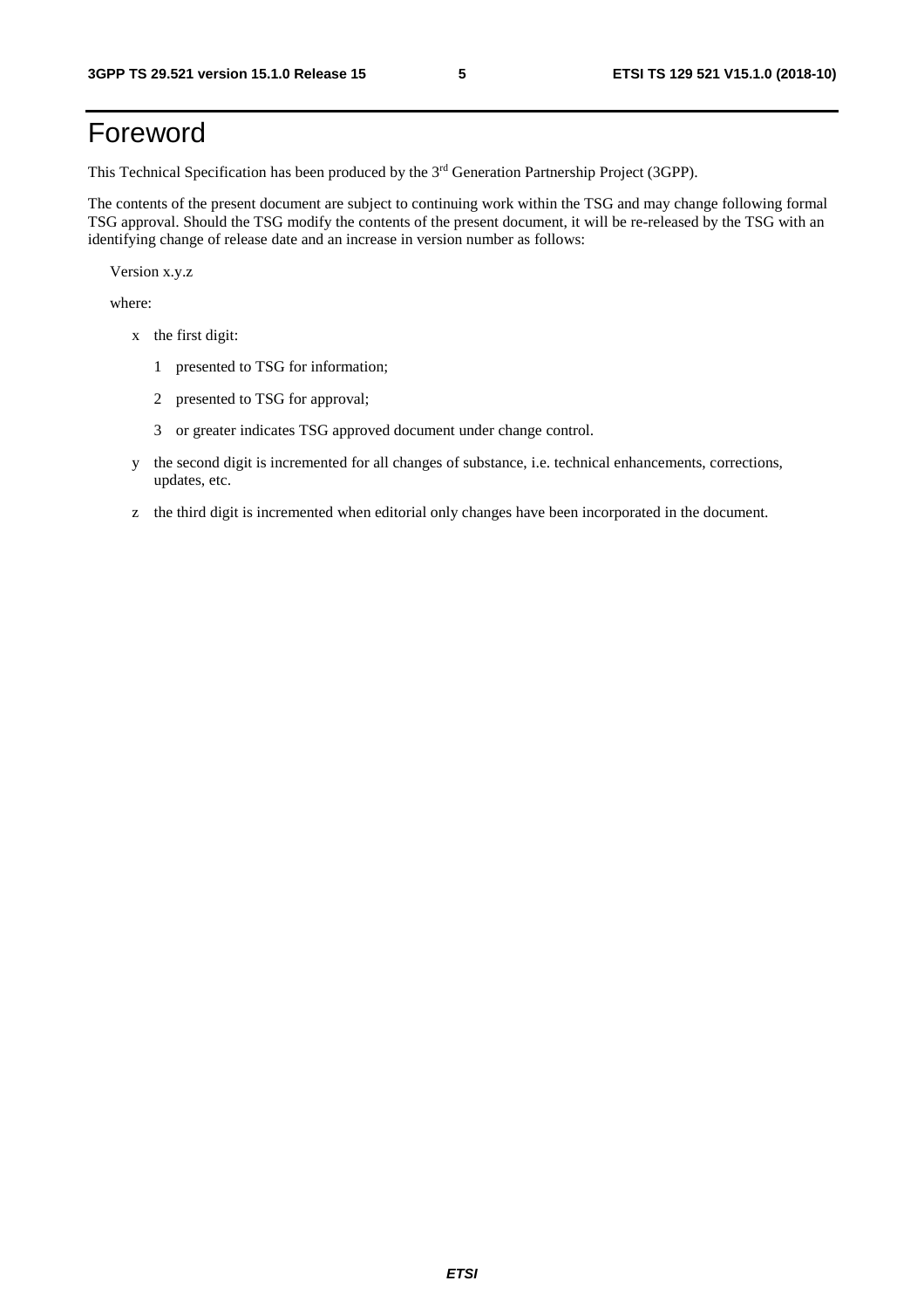### 1 Scope

The present specification provides the stage 3 definition of the Binding Support Management Service of the 5G System.

The 5G System Architecture is defined in 3GPP TS 23.501 [2]. The stage 2 definition and related procedures for Binding Support Management Service is specified in 3GPP TS 23.502 [3] and 3GPP TS 23.503 [4].

The 5G System stage 3 call flows are provided in 3GPP TS 29.513 [5].

The Technical Realization of the Service Based Architecture and the Principles and Guidelines for Services Definition are specified in 3GPP TS 29.500 [6] and 3GPP TS 29.501 [7].

The Binding Support Management Service is provided by the Binding Support Function (BSF).

### 2 References

The following documents contain provisions which, through reference in this text, constitute provisions of the present document.

- References are either specific (identified by date of publication, edition number, version number, etc.) or non-specific.
- For a specific reference, subsequent revisions do not apply.
- For a non-specific reference, the latest version applies. In the case of a reference to a 3GPP document (including a GSM document), a non-specific reference implicitly refers to the latest version of that document *in the same Release as the present document*.
- [1] 3GPP TR 21.905: "Vocabulary for 3GPP Specifications".
- [2] 3GPP TS 23.501: "System Architecture for the 5G System; Stage 2".
- [3] 3GPP TS 23.502: "Procedures for the 5G System; Stage 2".
- [4] 3GPP TS 23.503: "Policy and Charging Control Framework for the 5G System; Stage 2".
- [5] 3GPP TS 29.513: "5G System; Policy and Charging Control signalling flows and QoS parameter mapping; Stage 3".
- [6] 3GPP TS 29.500: "5G System; Technical Realization of Service Based Architecture; Stage 3".
- [7] 3GPP TS 29.501: "5G System; Principles and Guidelines for Services Definition; Stage 3".
- [8] IETF RFC 7540: "Hypertext Transfer Protocol Version 2 (HTTP/2)".
- [9] IETF RFC 7159: "The JavaScript Object Notation (JSON) Data Interchange Format".
- [10] 3GPP TS 29.571: "5G System; Common Data Types for Service Based Interfaces Stage 3".
- [11] OpenAPI: "OpenAPI 3.0.0 Specification", [https://github.com/OAI/OpenAPI](https://github.com/OAI/OpenAPI-Specification/blob/master/versions/3.0.0.md)-[Specification/blob/master/versions/3.0.0.md](https://github.com/OAI/OpenAPI-Specification/blob/master/versions/3.0.0.md).
- [12] 3GPP TS 29.510: "5G System; Network Function Repository Services; Stage 3".

### 3 Definitions and abbreviations

#### 3.1 Definitions

For the purposes of the present document, the terms and definitions given in 3GPP TR 21.905 [1] and the following apply. A term defined in the present document takes precedence over the definition of the same term, if any, in 3GPP TR 21.905 [1].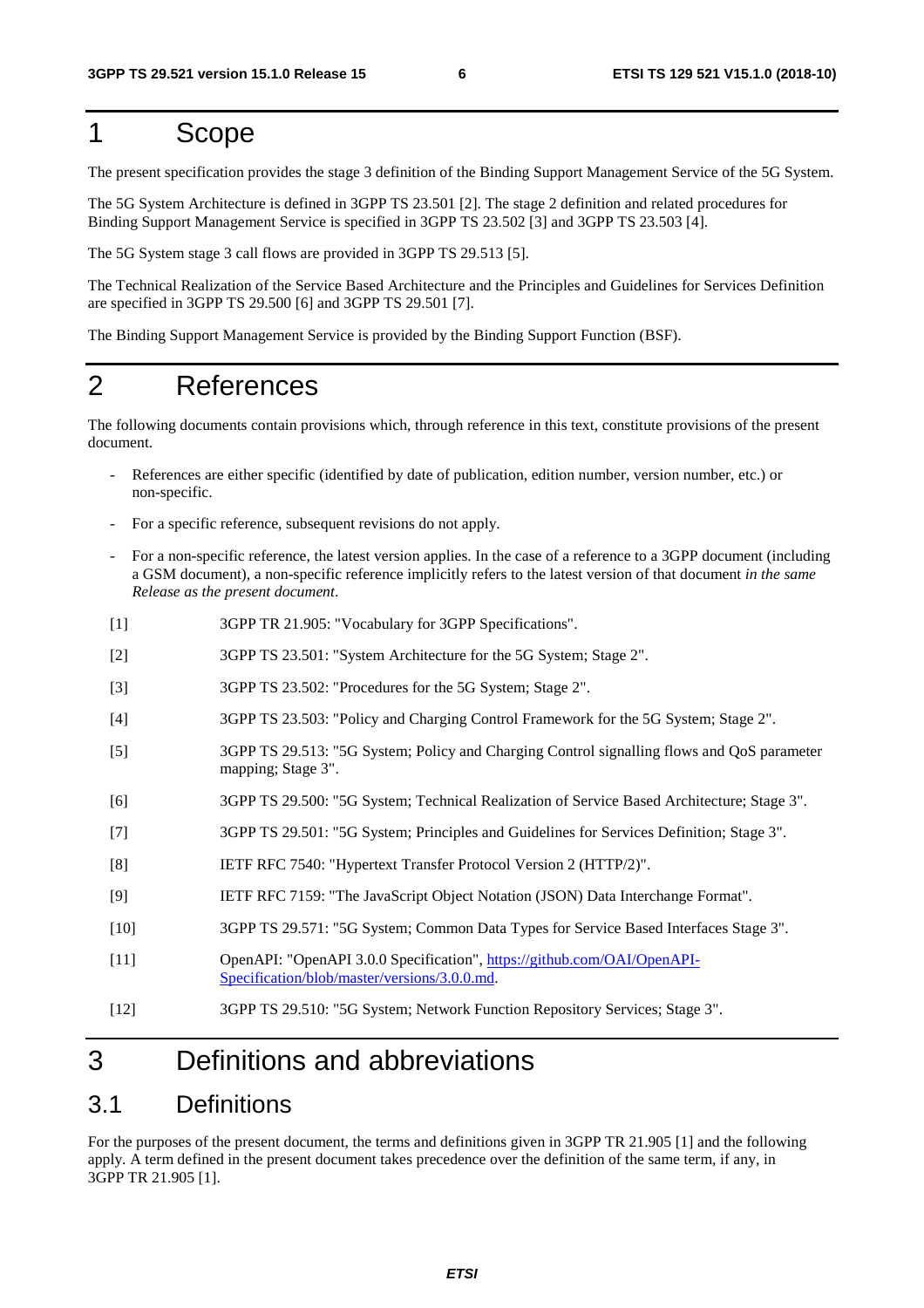### 3.2 Abbreviations

For the purposes of the present document, the abbreviations given in 3GPP TR 21.905 [1] and the following apply. An abbreviation defined in the present document takes precedence over the definition of the same abbreviation, if any, in 3GPP TR 21.905 [1].

| API         | <b>Application Programming Interface</b> |
|-------------|------------------------------------------|
| <b>BSF</b>  | <b>Binding Support Function</b>          |
| <b>HTTP</b> | <b>Hypertext Transfer Protocol</b>       |
| NF          | <b>Network Function</b>                  |

### 4 Binding Support Management Service

### 4.1 Service Description

#### 4.1.1 Overview

The Binding Support Management Service as defined in 3GPP TS 23.502 [3] and 3GPP TS 23.503 [4], is provided by the Binding Support Function (BSF).

The Nbsf service is used for the BSF to provide a PDU session binding functionality, which ensures that an AF request for a certain PDU Session reaches the relevant PCF holding the PDU Session information.

This service:

- Allows NF consumers to register, update and remove the binding information; and
- allows NF consumers to retrieve the binding information.

#### 4.1.2 Service Architecture

The 5G System Architecture is defined in 3GPP TS 23.501 [2]. The Policy and Charging related 5G architecture is also described in 3GPP TS 23.503 [4] and 3GPP TS 29.513 [5].

The Binding Support Management Service (Nbsf\_Management) is exhibited by the Binding Support Function (BSF).

Known consumers of the Nbsf\_management service are:

- Policy Control Function (PCF)
- Network Exposure Function (NEF)
- Application Function (AF)

As described in 3GPP TS 23.503 [4], the BSF is a function that can be deployed standalone or can be the functionality provided by other network functions, such as PCF, UDR, NRF, SMF.

NOTE: The PCF accesses the Nbsf management service at the BSF via an internal interface when it is collocated with BSF.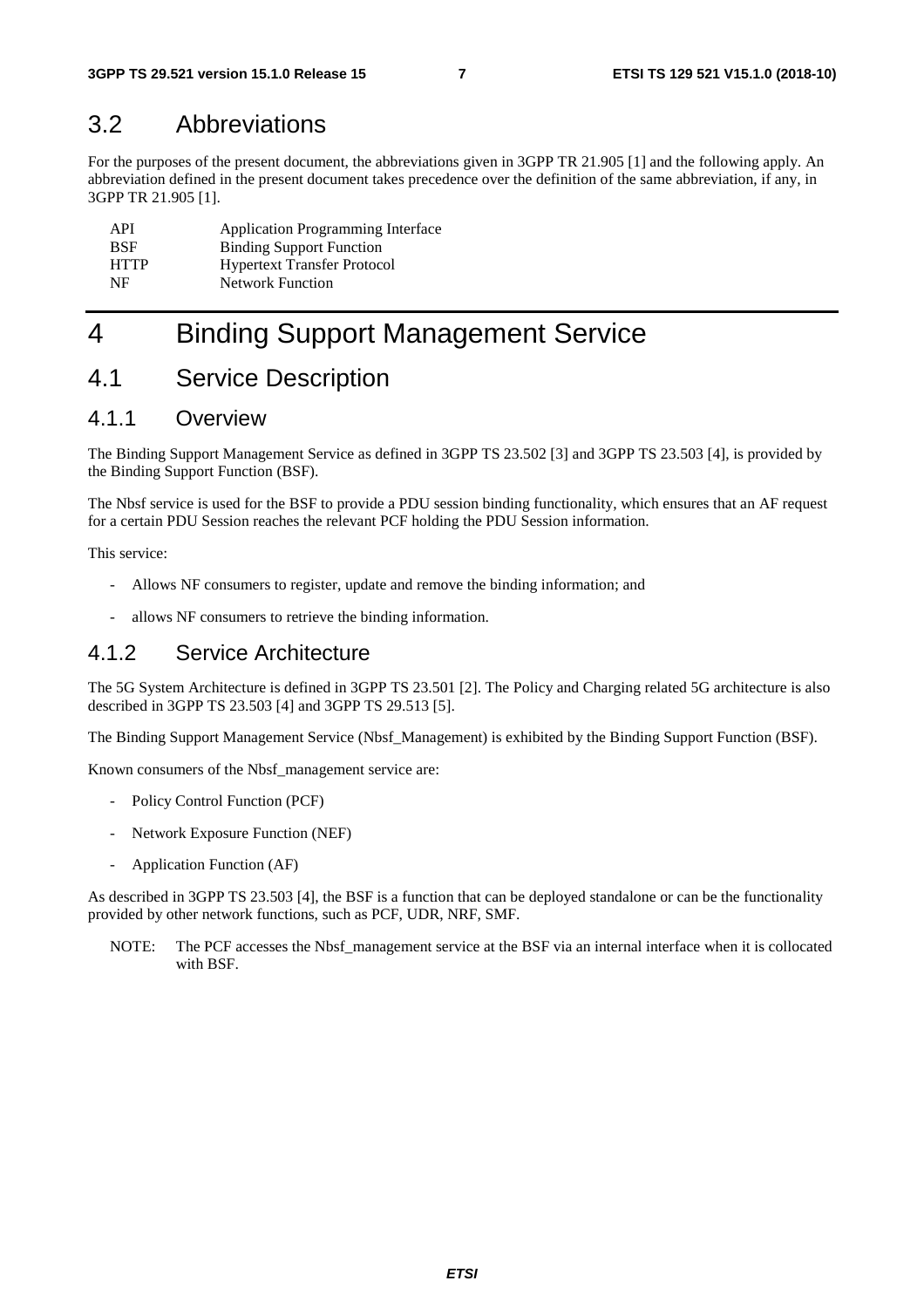

#### **Figure 4.1.2-1: Reference Architecture for the Nbsf\_management service; SBI representation**

#### 4.1.3 Network Functions

#### 4.1.3.1 Binding Support Function (BSF)

The BSF provides:

- stores the binding information for a certain PDU Session; and
- discovers the selected PCF according to the binding information.

The BSF allows PCFs to register, update and remove the binding information from it, and allows NF consumers to discover the selected PCF.

The BSF can be deployed standalone or can be collocated with other network functions, such as PCF, UDR, NRF andSMF.

#### 4.1.3.2 NF Service Consumers

The Policy Control Function (PCF):

registers and deregisters the binding information in BSF for a UE when an IP address is allocated, updated or released for a PDU Session.

The Network Exposure Function (NEF):

- provides a means for the Application Functions to securely interact with the Policy framework for policy control to 3GPP network. During the procedure, it needs to discover the selected PCF by using the Nbsf management service discovery service operation.

The Application Function (AF):

discover the selected PCF by using the Nbsf management service discovery service operation when it is allowed to interact directly with the policy framework for policy control.

### 4.2 Service Operations

#### 4.2.1 Introduction

| Table 4.2.1-1: Operations of the Nbsf_management Service |
|----------------------------------------------------------|
|                                                          |

| Service operation name     | <b>Description</b>                                       | <b>Initiated by</b> |
|----------------------------|----------------------------------------------------------|---------------------|
| Nbsf_Management_Register   | This service operation is used to register the binding   | NF consumer (PCF)   |
|                            | information for a UE when an IP address is allocated for |                     |
|                            | a PDU Session.                                           |                     |
| Nbsf Management Deregister | This service operation is used to deregister the binding | NF consumer (PCF)   |
|                            | information for a UE when the PDU Session is released.   |                     |
| Nbsf_Management_Discovery  | This service operation is used by an NEF or AF to        | NF consumer (NEF,   |
|                            | discover a selected PCF                                  | AF)                 |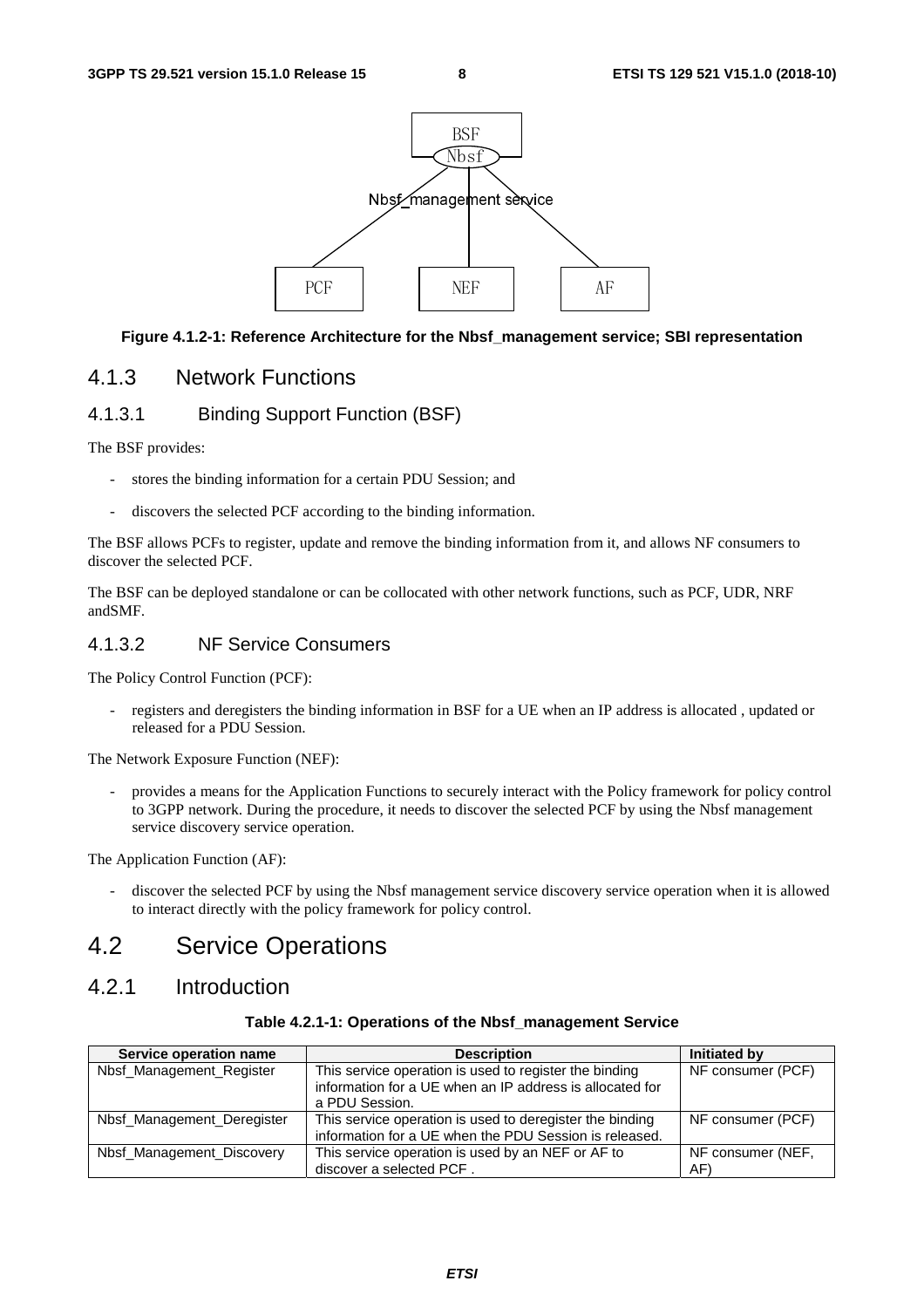### 4.2.2 Nbsf\_Management\_Register Service Operation

#### 4.2.2.1 General

This service operation allows the service consumer to register the session binding information for a UE in the BSF by providing the user identity, the DNN, the UE IP address(es) and the selected PCF address for a certain PDU Session to the BSF, and BSF stores the information.

#### 4.2.2.2 Register a new PCF Session binding information



#### **Figure 4.2.2.2-1: NF service consumer register a new PCF Session binding information**

The NF service consumer shall invoke the Nbsf\_Management\_Register service operation to register the session binding information for a UE in the BSF. The NF service consumer shall send an HTTP POST request with "{apiRoot}/nbsfmanagement/v1/pcfBindings" as Resource URI representing the "PCF Session Bindings", as shown in figure 4.2.2.2-1, step 1, to create a binding information for an "Individual PCF Session Binding" according to the information (e.g. UE address(es), SUPI; GPSI, DNN, S-NSSAI,.NSI) in message body. The PcfBinding data structure provided in the request body shall include:

- UE address(es);
- PCF Id;

and may include:

- DNN:
- SUPI;
- GPSI;
- S-NSSAI, and
- IPv4 address domain.

Upon the reception of an HTTP POST request with: "{apiRoot}/nbsf-management/v1/pcfBindings" as Resource URI and PcfBinding data structure as request body, the BSF shall:

- create new binding information;
- assign a bindingId; and
- store the binding information.

If the BSF created an "Individual PCF Session Binding" resource, the BSF shall respond with "201 Created" with the message body containing a representation of the created binding information, as shown in figure 4.2.2.2.2-1, step 2. The BSF shall include a Location HTTP header field. The Location header field shall contain the URI of the created binding information i.e. "{apiRoot}/nbsf-management/v1/pcfBindings/{bindingId}".

#### 4.2.3 Nbsf Management Deregister Service Operation

#### 4.2.3.1 General

This service operation allows the service consumer to remove the session binding information for a UE in the BSF by providing an IP-address for a certain PDU Session to the BSF. It is executed by deleting a given resource identified by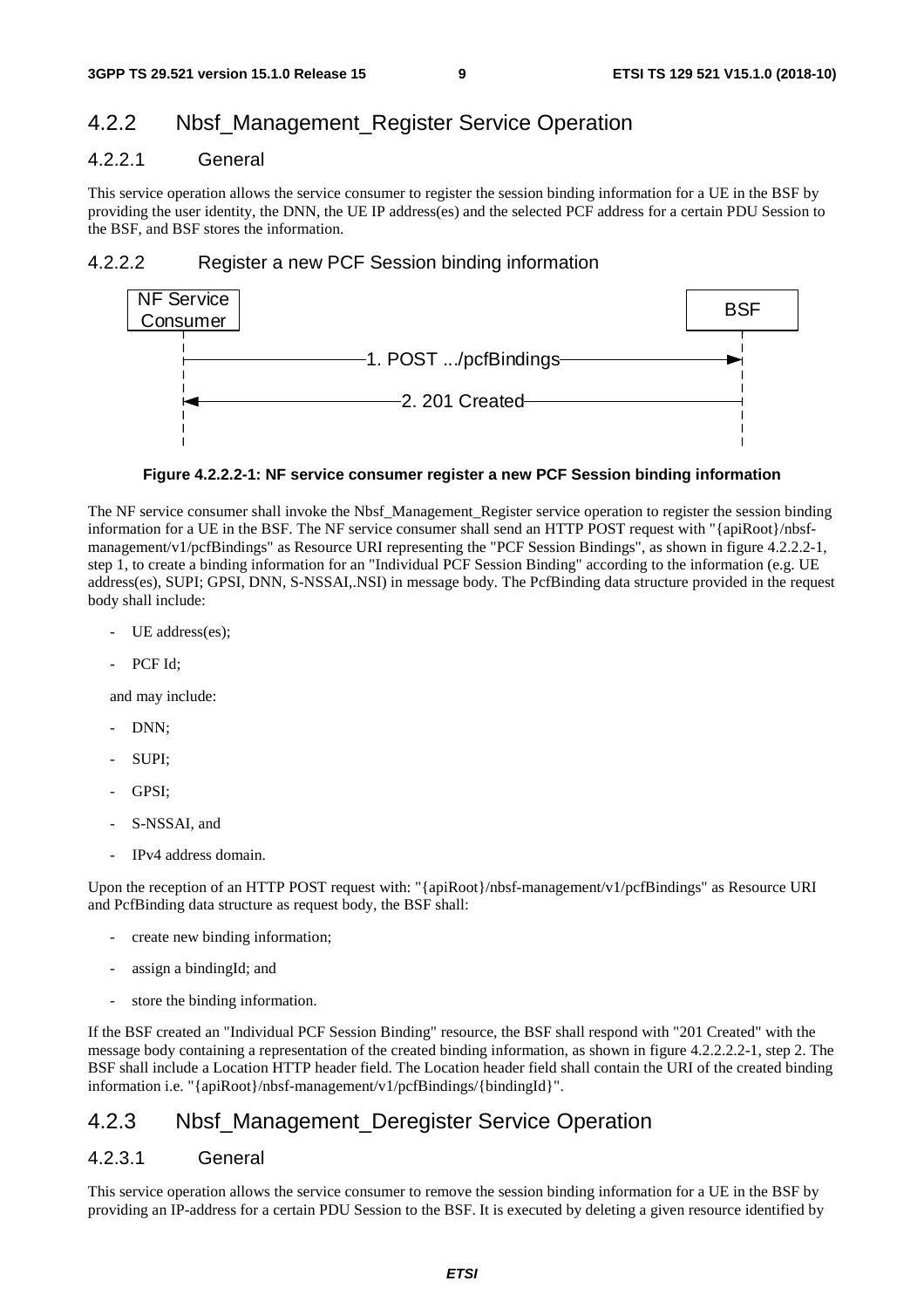an "IP-address". The operation is invoked by issuing a DELETE request on the URI representing the specific session binding information.







The NF service consumer shall invoke the Nbsf\_Management\_DeRegister service operation to deregister the session binding information for a UE in the BSF. The NF service consumer shall send an HTTP DELETE request with "{apiRoot}/nbsf-management/v1/pcfBindings/{bindingId}" as Resource URI , where "{bindingId}" is the event subscriptionId of the existing subscription that is to be deleted..

Upon the the reception of an HTTP DELETE request with: "{apiRoot}/nbsf-management/v1/pcfBindings/{bindingId}" as Resource URI, the BSF shall:

remove the corresponding binding information.

If the HTTP request message from the NF service consumer is accepted, the BSF shall respond with "204 No Content". If the Individual PCF Session Binding resource does not exist, the BSF shall respond with "404 Not Found".

### 4.2.4 Nbsf\_Management\_Discovery Service Operation

#### 4.2.4.1 General

This service operation allows the service consumer to use the HTTP GET method to obtain the selected PCF ID.

#### 4.2.4.2 Retrieve the PCF Session binding information for a given tuple



#### **Figure 4.2.4.2-1: NF service consumer retrieve the PCF Session binding information for a given tuple**

The NF service consumer shall invoke the Nbsf\_Management\_Descovery service operation to obtain the selected PCF ID for a PDU session in the BSF. The NF service consumer shall send an HTTP GET request with "{apiRoot}/nbsfmanagement/v1/pcfBindings?query\_parameters" as Resource URI, where query\_parameters shall include:

- UE address(es); or
- the tuple UE address, DNN, S-NNSAI; or
- the tuple SUPI, DNN, S-NNSAI; or
- the tuple GPSI, DNN, S-NNSAI; or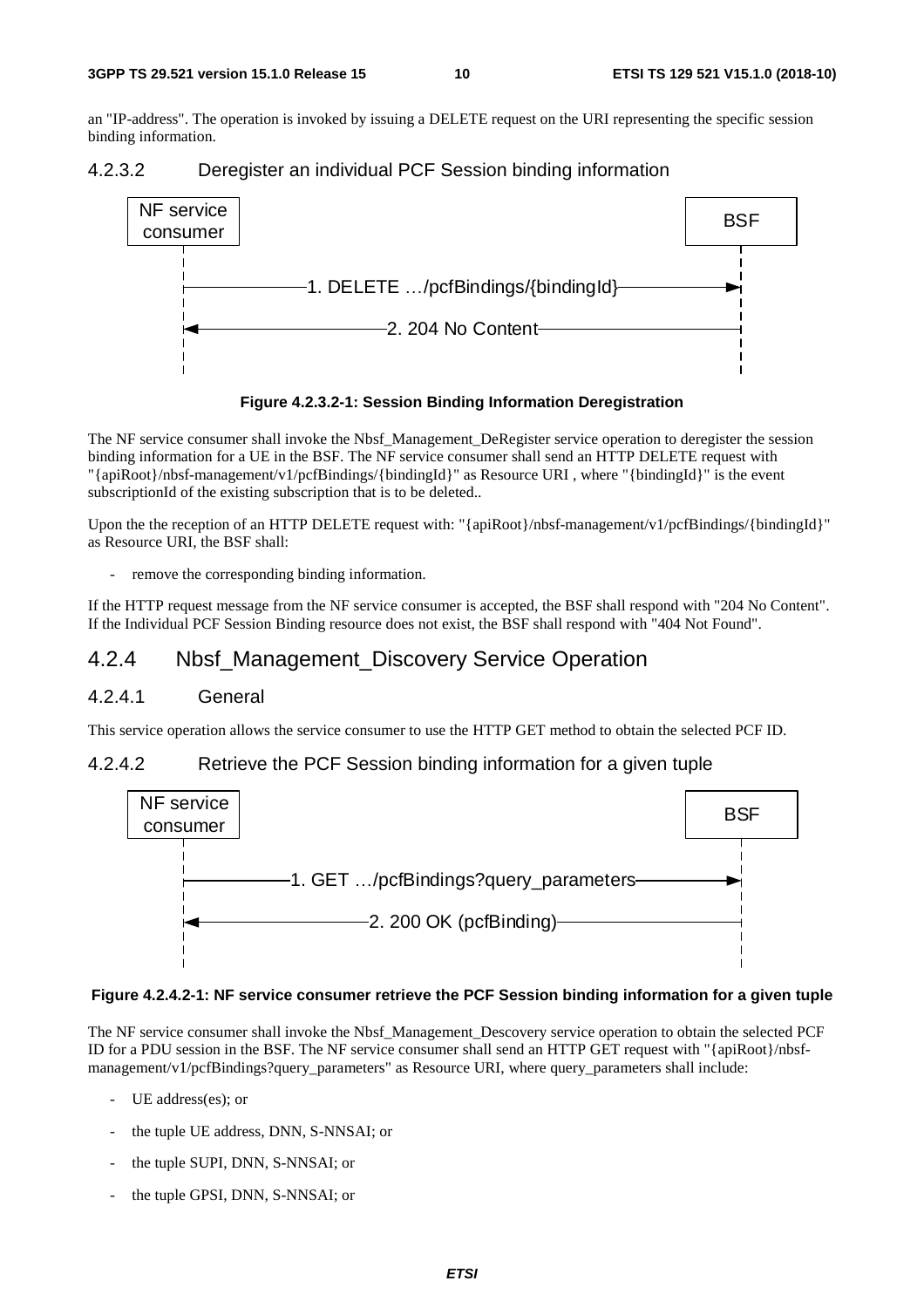the tuple UE address, DNN, SUPI/GPSI, S-NNSAI.

Upon the the reception of an HTTP GET request with: "{apiRoot}/nbsfmanagement/v1/pcfBindings?query\_parameters" as Resource URI, the BSF shall:

search the corresponding binding information.

If the HTTP request message from the NF service consumer is accepted, the BSF shall respond the PCF id within the pcfBinding data structure with "200 OK". If the PCF Session Binding resource does not exist, the BSF shall respond with "404 Not Found".

### 5 Nbsf\_Management Service API

### 5.1 Introduction

The Nbsf\_management Service shall use the Nbsf\_management API.

The request URI used in each HTTP request from the NF service consumer towards the BSF shall have the structure defined in subclause 4.4.1 of 3GPP TS 29.501 [2], i.e.:

#### **{apiRoot}/{apiName}/{apiVersion}/{apiSpecificResourceUriPart}**

with the following components:

- The {apiRoot} shall be set as described in 3GPP TS 29.501 [2].
- The {apiName} shall be "nbsf-management".
- The {apiVersion} shall be "v1".
- The {apiSpecificResourceUriPart} shall be set as described in subclause 5.3.

### 5.2 Usage of HTTP

#### 5.2.1 General

HTTP/2, IETF RFC 7540 [8], shall be used as specified in clause 5 of 3GPP TS 29.500 [6].

HTTP/2 shall be transported as specified in subclause 5.3 of 3GPP TS 29.500 [6].

The OpenAPI [11] specification of HTTP messages and content bodies for the Nbsf\_management is contained in Annex A.

#### 5.2.2 HTTP standard headers

#### 5.2.2.1 General

See subclause 5.2.2 of 3GPP TS 29.500 [6] for the usage of HTTP standard headers.

#### 5.2.2.2 Content type

JSON, IETF RFC 7159 [9], shall be used as content type of the HTTP bodies specified in the present specification as specified in subclause 5.4 of 3GPP TS 29.500 [6].

#### 5.2.3 HTTP custom headers

#### 5.2.3.1 General

The Nbsf\_Management Service API shall support HTTP custom header fields specified in subclause 5.2.3.2 of 3GPP TS 29.500 [6].

In this release of the specification, no specific custom headers are defined for the Nbsf\_Management Service API.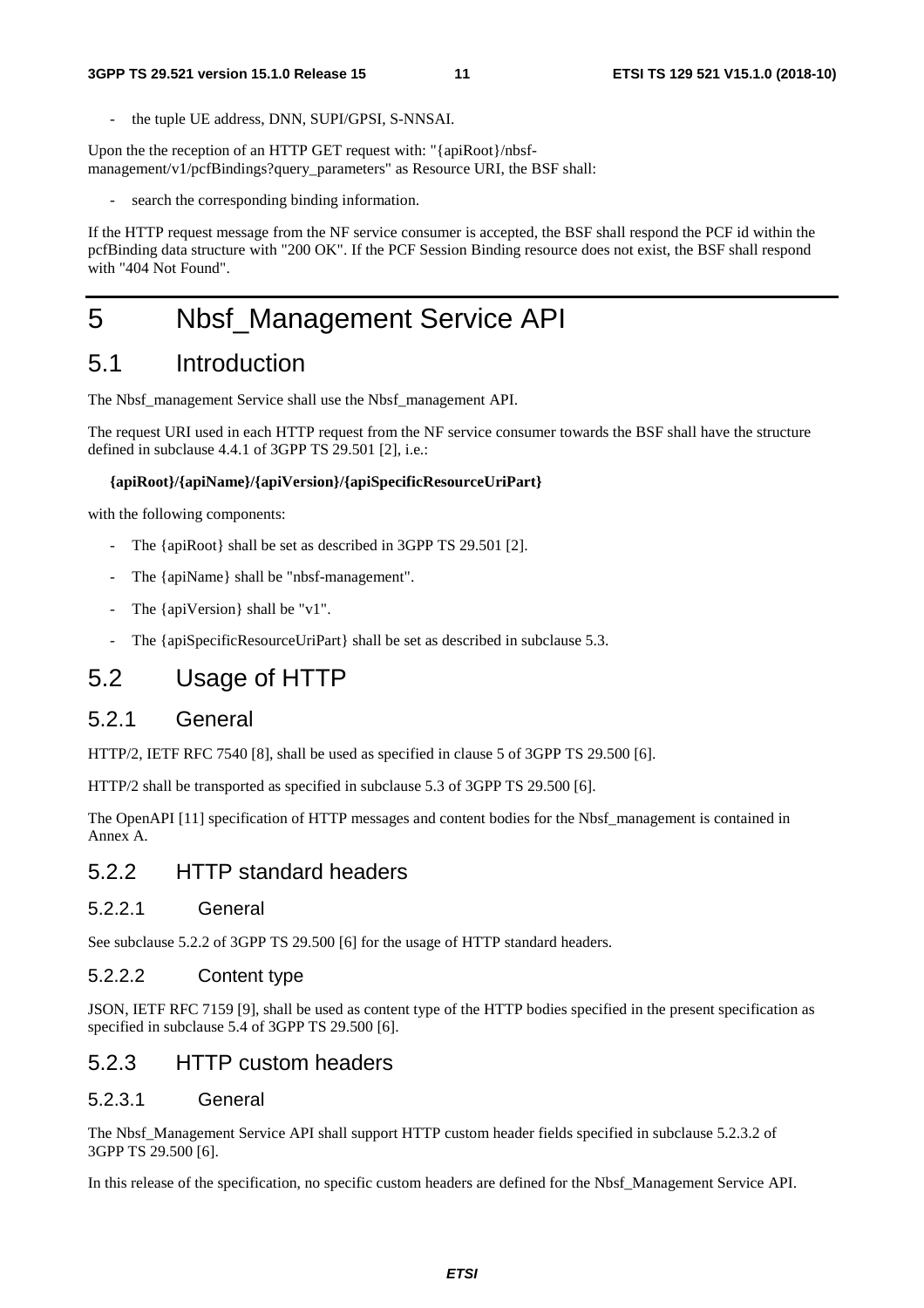### 5.3 Resources

#### 5.3.1 Resource Structure

The structure of the Resource URI of the Nbsf\_Management service is shown in figure 5.3.1-1.

#### //{apiRoot}/nbsf-management/v1



#### **Figure 5.3.1-1: Resource URI structure of the Nbsf\_Management API**

Table 5.3.1-1 provides an overview of the resources and applicable HTTP methods.

| Table 5.3.1-1: Resources and methods overview |  |
|-----------------------------------------------|--|
|-----------------------------------------------|--|

| Resource name                            | <b>Resource URI</b>                                              | <b>HTTP</b><br>method<br>or<br>custom<br>operation | <b>Description</b>                                                                                                                                            |
|------------------------------------------|------------------------------------------------------------------|----------------------------------------------------|---------------------------------------------------------------------------------------------------------------------------------------------------------------|
| <b>PCF Session Bindings</b>              | {apiRoot}/<br>nbsf-management/v1<br>/pcfBindings                 | <b>POST</b><br><b>GET</b>                          | Register new PCF Session binding<br>information of a given IP address in<br>BSF.<br>Retrieve the Session binding PCF ID<br>or address of a given tuple (UE IP |
| Individual PCF Session<br><b>Binding</b> | {apiRoot}/<br>nbsf-management/v1<br>/pcfBindings<br>/{bindingld} | <b>DELETE</b>                                      | address(es), SUPI; GPSI, DNN,<br>snssai).<br>Deregister existing PCF Session<br>binding information from BSF.                                                 |

### 5.3.2 Resource: PCF Session Bindings

#### 5.3.2.1 Description

This resource represents a collection of the different PCF Session binding information of given IP addresses registered in the BSF.

#### 5.3.2.2 Resource definition

Resource URI: {apiRoot}/nbsf-management/v1/pcfBidings

This resource shall support the resource URI variables defined in table 5.3.2.2-1.

#### **Table 5.3.2.2-1: Resource URI variables for this resource**

| Name                         | .<br>$\mathbf{R}$<br>4VH.   |
|------------------------------|-----------------------------|
| $\cdot$ $-$<br>lapik<br>Root | subclause 5.1<br><b>See</b> |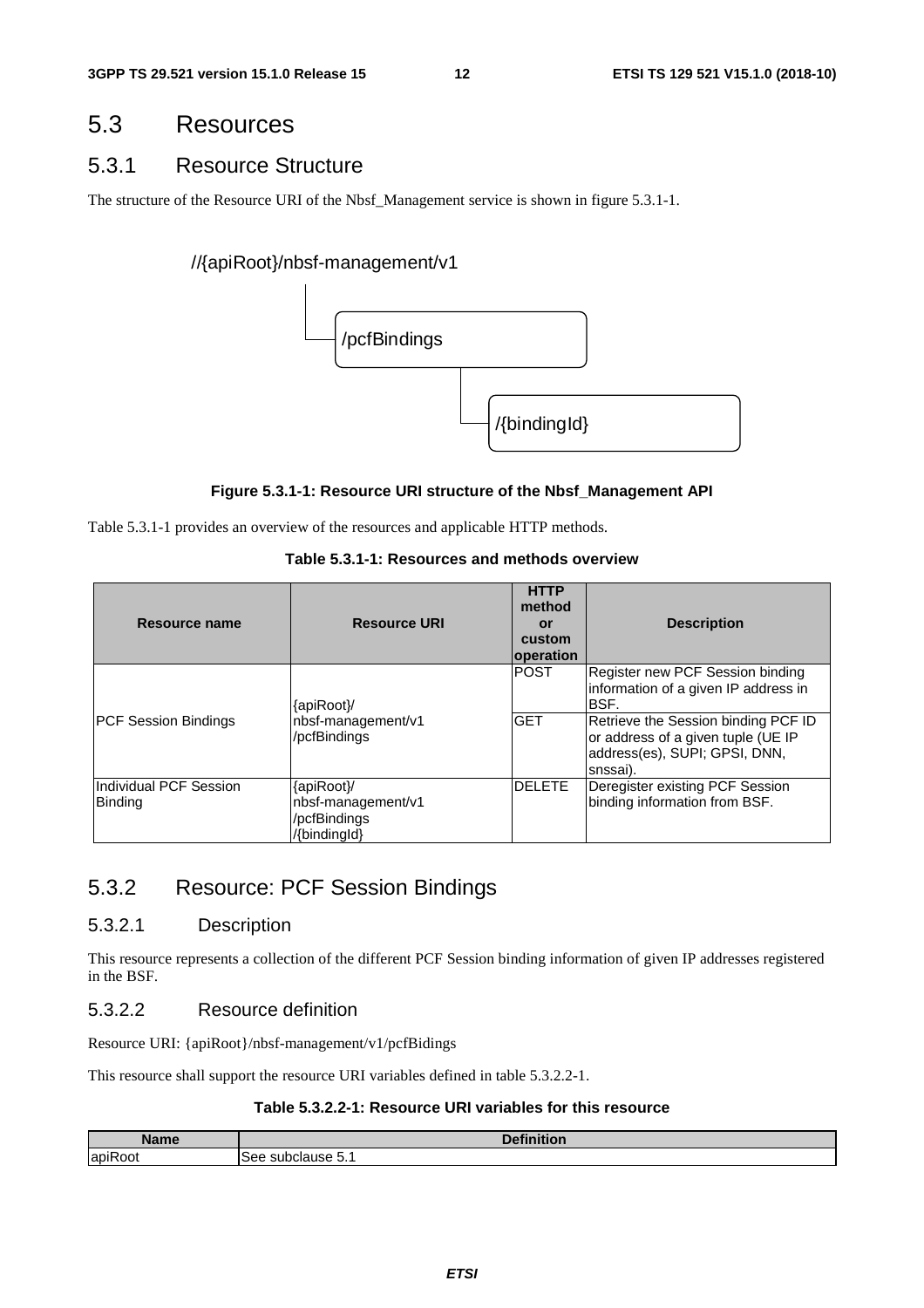#### 5.3.2.3 Resource Standard Methods

#### 5.3.2.3.1 POST

This method shall support the URI query parameters specified in table 5.3.2.3.1-1.

#### **Table 5.3.2.3.1-1: URI query parameters supported by the POST method on this resource**

| <b>Name</b> | Data tyne<br>Putu | ---- | ---- |
|-------------|-------------------|------|------|
| ln/a        |                   |      |      |

This method shall support the request data structures specified in table 5.3.2.3.1-2 and the response data structures and response codes specified in table 5.3.2.3.1-3.

#### **Table 5.3.2.3.1-2: Data structures supported by the POST Request Body on this resource**

| <b>Data type</b>             |   |     | escription                                                                       |
|------------------------------|---|-----|----------------------------------------------------------------------------------|
| <br><b>IPcfBi</b><br>Bindinc | M | 112 | -<br><sup>,</sup> Individual PCF<br>⊧ information.<br>bindina<br>Register<br>new |

#### **Table 5.3.2.3.1-3: Data structures supported by the POST Response Body on this resource**

| Data type                                                                                                                                      | D | Cardinality | <b>Response</b><br>codes | <b>Description</b>                                |  |
|------------------------------------------------------------------------------------------------------------------------------------------------|---|-------------|--------------------------|---------------------------------------------------|--|
| ln/a                                                                                                                                           |   |             | 201<br>Created           | The creation of an individual PCF session biding. |  |
| <b>NOTE:</b><br>The mandatory HTTP error status codes for the POST method listed in table 5.2.7.1-1 of<br>3GPP TS 29.500 [6] shall also apply. |   |             |                          |                                                   |  |

#### 5.3.2.3.2 GET

This method shall support the URI query parameters specified in table 5.3.3.3.1-1.

#### **Table 5.3.2.3.1-1: URI query parameters supported by the GET method on this resource**

| <b>Name</b> | Data type  | ٠ | <b>Cardinality</b> | <b>Description</b>                        |
|-------------|------------|---|--------------------|-------------------------------------------|
| lipv4Addr   | lpy4Add    | C | 0.1                | The IPv4 Address of the served UE.        |
| ipv6Prefix  | Ipv6Prefix | C | 0.1                | The IPv6 Address Prefix of the served UE. |
| ImacAddr48  | MacAddr48  | C | 0.1                | The MAC Address of the served UE.         |
| dnn         | Dnn.       | C | 0.1                | <b>DNN</b>                                |
| supi        | Supi       | C | 0.1                | Subscription Permanent Identifier         |
| gpsi        | Gpsi       | C | 0.1                | Generic Public Subscription Identifier    |
| snssai      | Snssai     | C | 01                 | The identification of slice.              |
| ipDomain    | string     | O | 0.1                | The IPv4 address domain identifier.       |

This method shall support the request data structures specified in table 5.3.3.3.1-2 and the response data structures and response codes specified in table 5.3.3.3.1-3.

#### **Table 5.3.2.3.1-2: Data structures supported by the GET Request Body on this resource**

| <b>Pata type</b> | <b>Cardinality</b> | <b>Description</b> |
|------------------|--------------------|--------------------|
| ln/a             |                    |                    |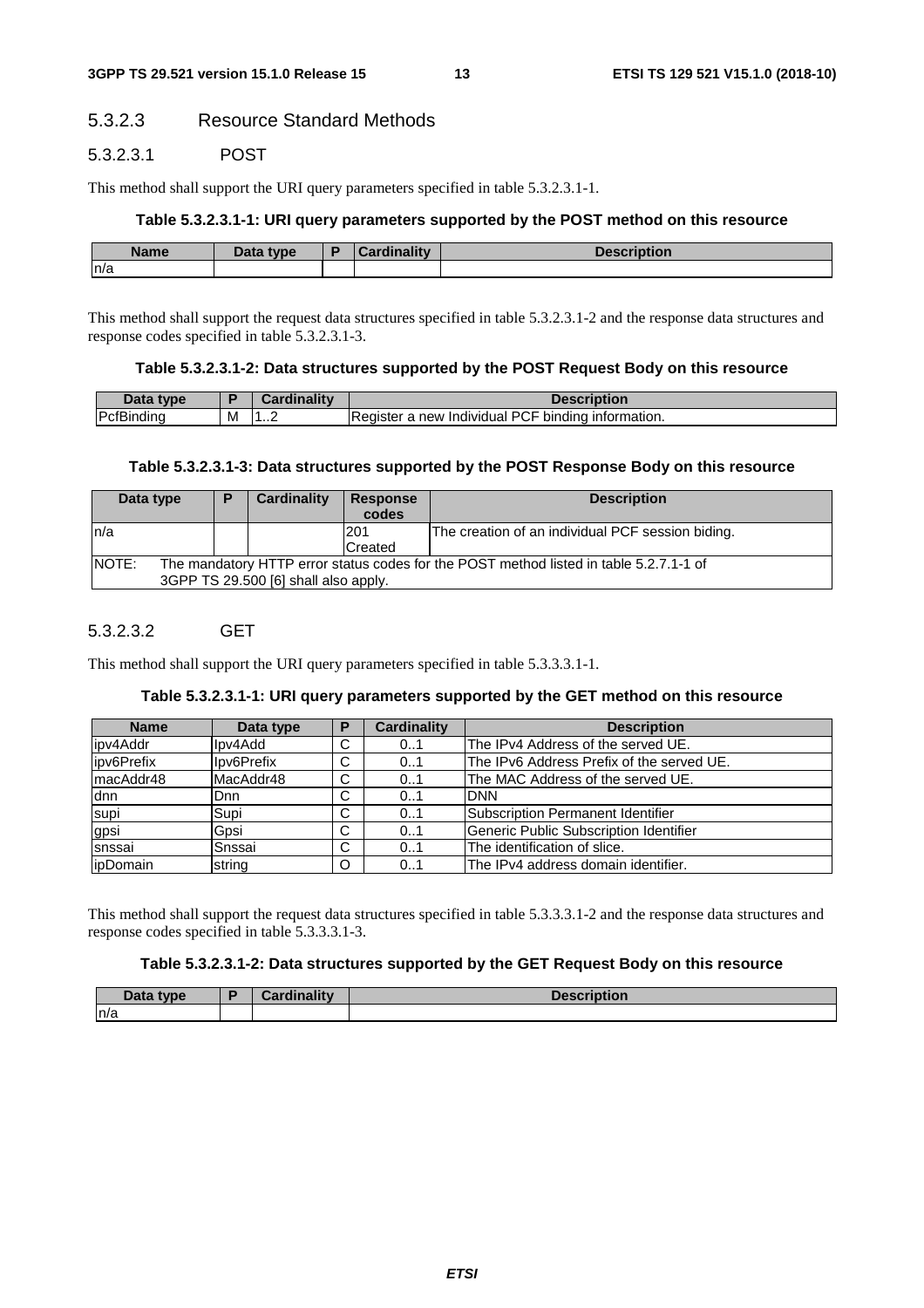| Data type                                                                                     | Р                                                     | <b>Cardinality</b> | <b>Response</b> | <b>Description</b>                                   |  |  |
|-----------------------------------------------------------------------------------------------|-------------------------------------------------------|--------------------|-----------------|------------------------------------------------------|--|--|
|                                                                                               |                                                       |                    | codes           |                                                      |  |  |
| pcfBinding                                                                                    | М                                                     |                    | 200 OK          | The individual PCF session biding session binding    |  |  |
|                                                                                               |                                                       |                    |                 | information resource matching the query parameter(s) |  |  |
|                                                                                               |                                                       |                    |                 | lis returned.                                        |  |  |
| <b>ProblemDetails</b>                                                                         | М                                                     |                    | 404 Not Found   | If the PCF Session Binding resource does not exist.  |  |  |
|                                                                                               |                                                       |                    |                 | (NOTE 2)                                             |  |  |
| NOTE 1: The mandatory HTTP error status codes for the GET method listed in table 5.2.7.1-1 of |                                                       |                    |                 |                                                      |  |  |
|                                                                                               | 3GPP TS 29.500 [6] shall also apply.                  |                    |                 |                                                      |  |  |
|                                                                                               | NOTE 2: Failure cases are described in subclause 5.7. |                    |                 |                                                      |  |  |

#### **Table 5.3.2.3.1-3: Data structures supported by the GET Response Body on this resource**

### 5.3.3 Resource: Individual PCF Session Binding

#### 5.3.3.1 Description

This resource represents a collection of the different PCF Session binding information of given IP addresses registered in the BSF.

#### 5.3.3.2 Resource definition

#### Resource URI: **{apiRoot}/nbsf-management/v1/pcfBidings/{bindingId}**

This resource shall support the resource URI variables defined in table 5.3.3.2-1.

#### **Table 5.3.3.2-1: Resource URI variables for this resource**

| ----                 | . .<br>________      |
|----------------------|----------------------|
| . .<br>lapiR<br>≺oot | subclause 5.<br>.sec |

#### 5.3.3.3 Resource Standard Methods

#### 5.3.3.3.1 DELETE

This method shall support the URI query parameters specified in table 5.3.3.3.2-1.

#### **Table 5.3.3.3.1-1: URI query parameters supported by the DELETE method on this resource**

| <b>Name</b> | Data type | в | <b>Cardinality</b> | <b>Description</b>                                                                                                                                                                                                                                    |
|-------------|-----------|---|--------------------|-------------------------------------------------------------------------------------------------------------------------------------------------------------------------------------------------------------------------------------------------------|
| bindingld   | string    | м |                    | Represents the individual PCF Session Binding.<br>To enable that the value is used as part of a URI, the string<br>shall only contain characters allowed according to the "lower-<br>with-hyphen" naming convention defined in<br>3GPP TS 29.501 [2]. |

This method shall support the request data structures specified in table 5.3.3.3.1-2 and the response data structures and response codes specified in table 5.3.3.3.1-3.

#### **Table 5.3.3.3.1-2: Data structures supported by the DELETE Request Body on this resource**

| <b>Data type</b> | $-15$ and $-15$ denotes | - 45.       |
|------------------|-------------------------|-------------|
| <b>Data</b>      | ுக∝⊿                    | <b>Dece</b> |
| n/a              |                         |             |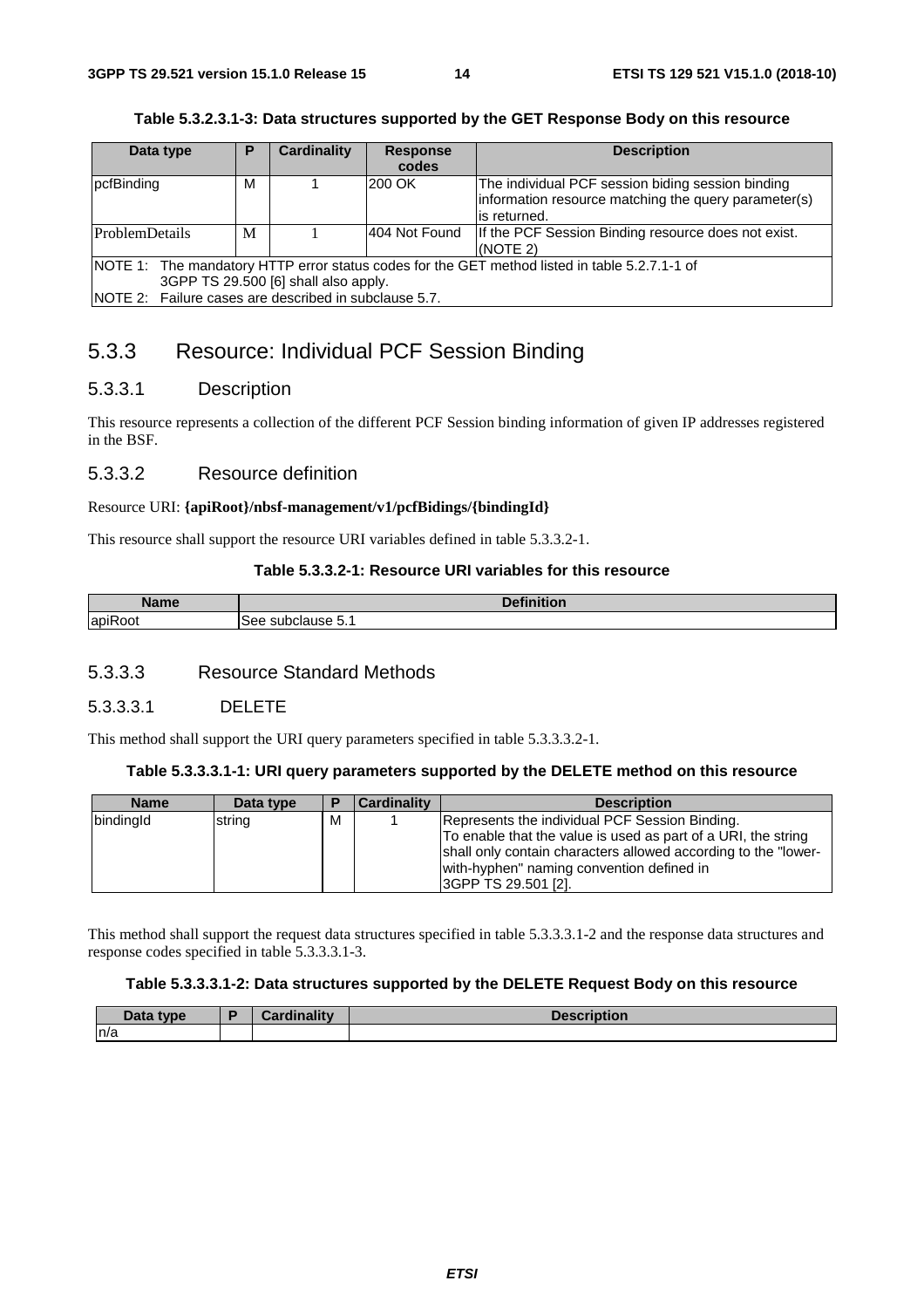| Data type                                                                                      |   | <b>Cardinality</b> | <b>Response codes</b> | <b>Description</b>                                      |
|------------------------------------------------------------------------------------------------|---|--------------------|-----------------------|---------------------------------------------------------|
| n/a                                                                                            |   |                    | 204 No Content        | Successful case: The Individual PCF session binding     |
|                                                                                                |   |                    |                       | linformation resource is deleted.                       |
| ProblemDetails                                                                                 | M |                    | 404 Not Found         | If the Individual PCF Session Binding resource does not |
|                                                                                                |   |                    |                       | lexist. (NOTE 2)                                        |
| NOTE 1: The mandatory HTTP error status codes for the POST method listed in table 5.2.7.1-1 of |   |                    |                       |                                                         |

**Table 5.3.3.3.1-3: Data structures supported by the DELETE Response Body on this resource** 

3GPP TS 29.500 [6] shall also apply. NOTE 2: Failure cases are described in subclause 5.7.

### 5.4 Custom Operations without associated resources

None in this release of this specification.

### 5.5 Notifications

None in this release of this specification.

### 5.6 Data Model

#### 5.6.1 General

This subclause specifies the application data model supported by the API.

Table 5.6.1-1 specifies the data types defined for the  $N_{\text{bsf}}$  service based interface protocol.

#### Table 5.6.1-1: N<sub>bsf</sub> specific Data Types

| Data type          | <b>Section defined</b> | Description                           | <b>Applicability</b> |
|--------------------|------------------------|---------------------------------------|----------------------|
| <b>IPcfBinding</b> | 5.6.2.2                | Identifies an Individual PCF binding. |                      |

Table 5.6.1-2 specifies data types re-used by the  $N_{\text{bsf}}$  service based interface protocol from other specifications, including a reference to their respective specifications and when needed, a short description of their use within the Nbsf service based interface.

#### Table 5.6.1-2: N<sub>bsf</sub> re-used Data Types

| Data type                | <b>Reference</b>    | <b>Comments</b>                            | <b>Applicability</b> |
|--------------------------|---------------------|--------------------------------------------|----------------------|
| DiameterIdentity         | 3GPP TS 29.571 [10] |                                            |                      |
| Dnn                      | 3GPP TS 29.571 [10] |                                            |                      |
| Fqdn                     | 3GPP TS 29.510 [12] |                                            |                      |
| Gpsi                     | 3GPP TS 29.571 [10] |                                            |                      |
| IpEndPoint               | 3GPP TS 29.510 [12] |                                            |                      |
| Ipv4Addr,                | 3GPP TS 29.571 [10] |                                            |                      |
| Ipv6Prefix               | 3GPP TS 29.571 [10] |                                            |                      |
| MacAddr48                | 3GPP TS 29.571 [10] |                                            |                      |
| ProblemDetails           | 3GPP TS 29.571 [10] | Used in error responses to provide more    |                      |
|                          |                     | detailed information about an error.       |                      |
| Snssai                   | 3GPP TS 29.571 [10] |                                            |                      |
| Supi                     | 3GPP TS 29.571 [10] |                                            |                      |
| <b>SupportedFeatures</b> | 3GPP TS 29.571 [10] | Used to negotiate the applicability of the |                      |
|                          |                     | optional features defined in table 5.8-1.  |                      |

#### 5.6.2 Structured data types

#### 5.6.2.1 Introduction

This subclause defines the structures to be used in resource representations.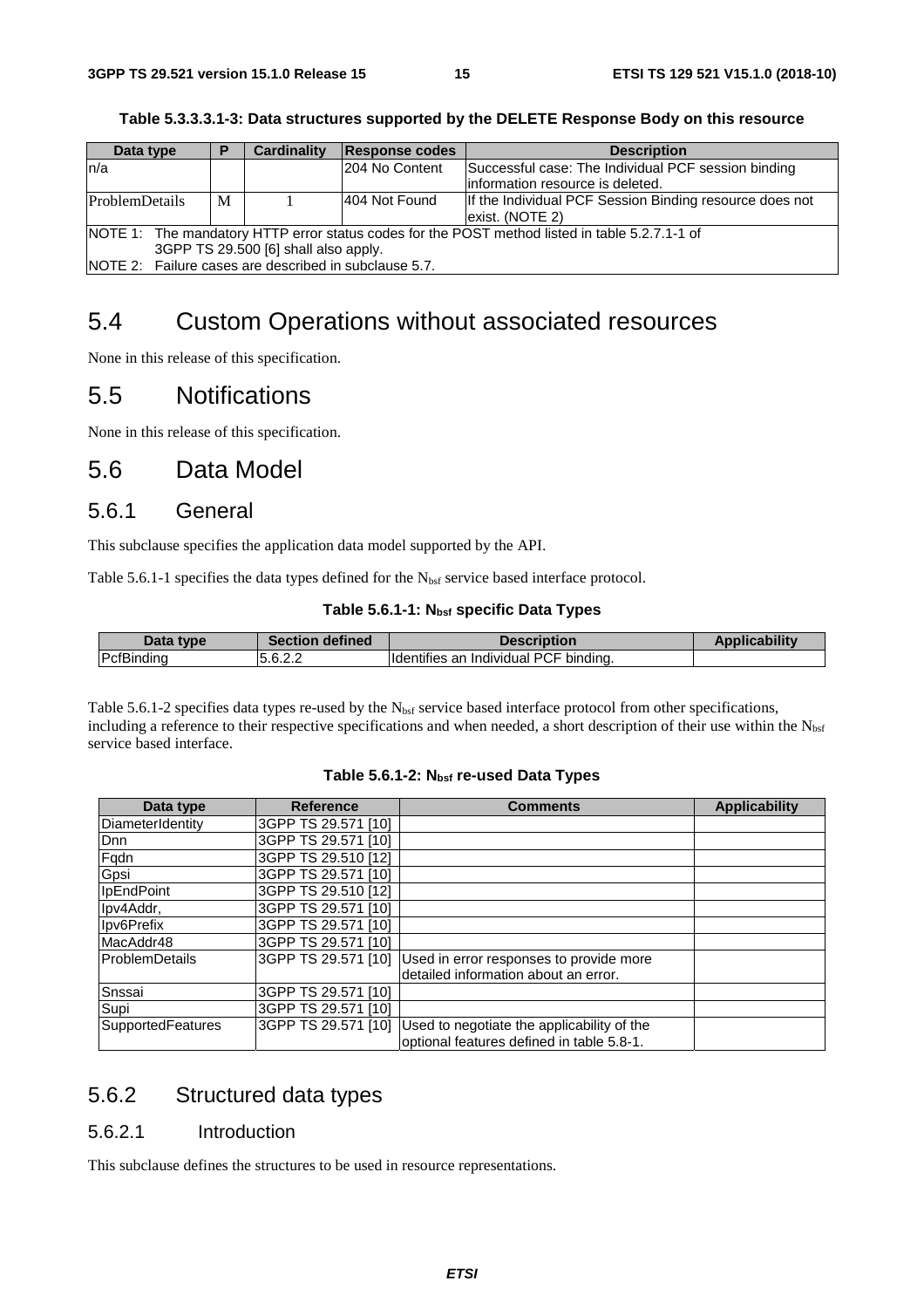#### 5.6.2.2 Type PcfBinding

| <b>Attribute name</b>                                                                                                                                                                                                                                                                                           | Data type         | P            | <b>Cardinality</b> | <b>Description</b>                                                                                                       | <b>Applicability</b> |  |
|-----------------------------------------------------------------------------------------------------------------------------------------------------------------------------------------------------------------------------------------------------------------------------------------------------------------|-------------------|--------------|--------------------|--------------------------------------------------------------------------------------------------------------------------|----------------------|--|
| supi                                                                                                                                                                                                                                                                                                            | Supi              | C            | 0.1                | Subscription Permanent Identifier                                                                                        |                      |  |
| Gpsi<br>gpsi                                                                                                                                                                                                                                                                                                    |                   | C            | 0.1                | <b>Generic Public Subscription</b><br>Identifier                                                                         |                      |  |
| ipv4Addr                                                                                                                                                                                                                                                                                                        | Ipv4Addr          | C            | 0.1                | The IPv4 Address of the served<br>UE. (NOTE 1)                                                                           |                      |  |
| ipv6Prefix                                                                                                                                                                                                                                                                                                      | Ipv6Prefix        | C            | 01                 | The IPv6 Address Prefix of the<br>served UE. (NOTE 1)                                                                    |                      |  |
| <i>ipDomain</i>                                                                                                                                                                                                                                                                                                 | string            | O            | 01                 | IPv4 address domain identifier.                                                                                          |                      |  |
| macAddr48                                                                                                                                                                                                                                                                                                       | MacAddr48         | $\mathsf{C}$ | 01                 | The MAC Address of the served<br>UE.                                                                                     |                      |  |
| dnn                                                                                                                                                                                                                                                                                                             | Dnn               | С            | 0.1                | <b>DNN</b>                                                                                                               |                      |  |
| pcfFqdn                                                                                                                                                                                                                                                                                                         | Fqdn              | C            | 0.1                | FQDN of the PCF or the FQDN of<br>the PCF hosting the<br>Npcf PolicyAuthorization service.<br>(NOTE 2)                   |                      |  |
| pcflpEndPoints                                                                                                                                                                                                                                                                                                  | array(IpEndPoint) | C            | 1N                 | IP end points of the PCF or the IP<br>end points of the PCF hosting the<br>Npcf_PolicyAuthorization service.<br>(NOTE 2) |                      |  |
| pcfDiamHost                                                                                                                                                                                                                                                                                                     | DiameterIdentity  | C            | $\overline{0}$ 1   | The diameter host for an<br>individual PCF, it is provided by<br>the PCF supporting Rx interface.                        |                      |  |
| pcfDiamRealm                                                                                                                                                                                                                                                                                                    | DiameterIdentity  | C            | 0.1                | The diameter realm for an<br>individual PCF, it is provided by<br>the PCF supporting Rx interface.                       |                      |  |
| snssai                                                                                                                                                                                                                                                                                                          | Snssai            | C            | 0.1                | The identification of slice.                                                                                             |                      |  |
| NOTE 1: At least one of ipv4Addr, ipv6Prefix and macAddr48 shall be included.<br>NOTE 2: At least one of pcfFqdn or pcfIpEndPoints shall be included if the PCF supports N5 interface. If the<br>pcflpEndPoints is provided at the PCF level, the transport and port in the pcflpEndPoints are not<br>required. |                   |              |                    |                                                                                                                          |                      |  |

#### **Table 5.6.2.2-1: Definition of type PcfBinding**

#### 5.6.3 Simple data types and enumerations

#### 5.6.3.1 Introduction

This subclause defines simple data types and enumerations that can be referenced from data structures defined in the previous subclauses.

#### 5.6.3.2 Simple data types

The simple data types defined in table 5.6.3.2-1 shall be supported.

#### **Table 5.6.3.2-1: Simple data types**

| <b>Type Name</b> | <b>Definition</b><br><b>JUDE</b> | tion |  |
|------------------|----------------------------------|------|--|
| n/a              |                                  |      |  |

### 5.7 Error handling

### 5.7.1 General

HTTP error handling shall be supported as specified in subclause 5.2.4 of 3GPP TS 29.500 [6].

For the Nbsf\_Management Service API, HTTP error responses shall be supported as specified in subclause 4.8 of 3GPP TS 29.501 [2]. Protocol errors and application errors specified in table 5.2.7.2-1 of 3GPP TS 29.500 [6] shall be supported for an HTTP method if the corresponding HTTP status codes are specified as mandatory for that HTTP method in table 5.2.7.1-1 of 3GPP TS 29.500 [6]. In addition, the requirements in the following subclauses shall apply.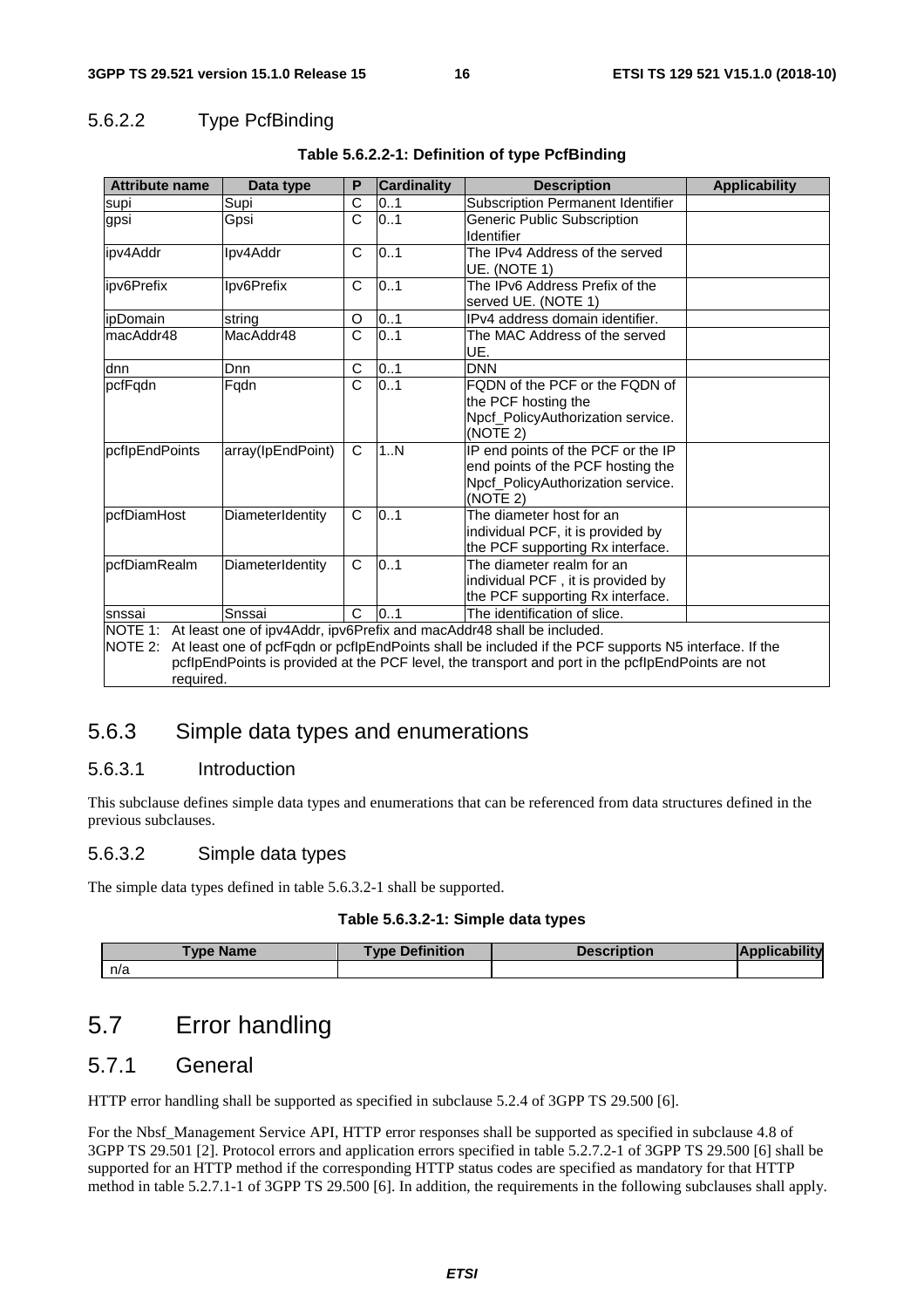### 5.7.2 Protocol Errors

In this Release of the specification, there are no additional protocol errors applicable for the Nbsf\_Management Service API.

### 5.7.3 Application Errors

The application errors defined for the Nbsf\_Management Service API are listed in table 5.7.3-1. The PCF shall include in the HTTP status code a "ProblemDetails" data structure with the "cause" attribute indicating the application error as listed in table 5.7.3-1.

|  |  | Table 5.7.3-1: Application errors |  |
|--|--|-----------------------------------|--|
|--|--|-----------------------------------|--|

| <b>Application Error</b>      | <b>HTTP status code</b>                                                                 | <b>Description</b>                                                                                                                                      |  |  |  |  |
|-------------------------------|-----------------------------------------------------------------------------------------|---------------------------------------------------------------------------------------------------------------------------------------------------------|--|--|--|--|
| BINDING INFORMATION NOT FOUND | 404 Not Found                                                                           | Indicates that the modification has failed<br>because the specified PCF Session Bindings<br>or Individual PCF Session Binding does not<br>exist. (NOTE) |  |  |  |  |
| NOTE:                         | This application error is included in the responses to the GET and the DELETE requests. |                                                                                                                                                         |  |  |  |  |

### 5.8 Feature negotiation

The optional features in table 5.8-1 are defined for the Nbsf\_Management Service API. They shall be negotiated using the extensibility mechanism defined in subclause 6.6 of 3GPP TS 29.500 [6].

#### **Table 5.8-1: Supported Features**

| <b>Feature number</b> | Feature Name | Description |
|-----------------------|--------------|-------------|
|                       |              |             |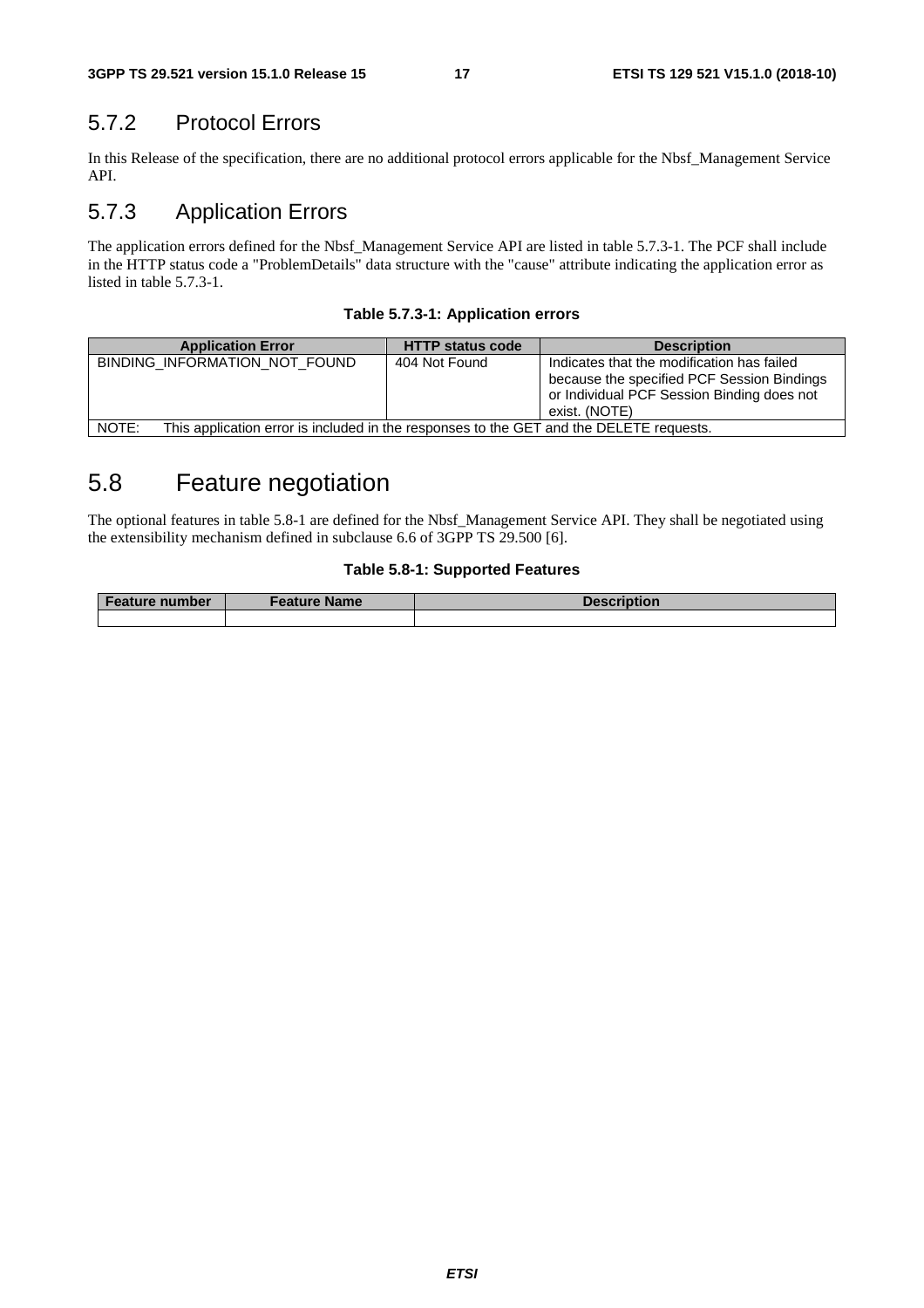### Annex A (normative): OpenAPI specification

### A.1 General

The present Annex contains an OpenAPI [11] specification of HTTP messages and content bodies used by the Nbsf\_Management API.

In case of conflicts between the main body of the present document and the present Annex, the information in the main body shall be applicable.

### A.2 Nbsf\_Management API

```
openapi: 3.0.0 
info: 
   description: Binding Support Management Service API 
   version: "1.PreR15.0.0" 
   title: Nbsf_Management 
servers: 
   - url: '{apiRoot}/nbsf-management/v1' 
     variables: 
       apiRoot: 
         default: https://demohost.com 
         description: apiRoot as defined in subclause 4.4 of 3GPP TS 29.501. 
paths: 
   /pcfBindings: 
     post: 
       requestBody: 
         required: true 
         content: 
           application/json: 
              schema: 
                $ref: '#/components/schemas/PcfBinding' 
       responses: 
          '201': 
           description: The creation of an individual PCF session binding. 
          '400': 
            $ref: 'TS29571_CommonData.yaml#/components/responses/400' 
          '401': 
           $ref: 'TS29571_CommonData.yaml#/components/responses/401' 
          '404': 
            $ref: 'TS29571_CommonData.yaml#/components/responses/404' 
          '411': 
            $ref: 'TS29571_CommonData.yaml#/components/responses/411' 
          '413': 
           $ref: 'TS29571_CommonData.yaml#/components/responses/413' 
          '415': 
            $ref: 'TS29571_CommonData.yaml#/components/responses/415' 
          '500': 
            $ref: 'TS29571_CommonData.yaml#/components/responses/500' 
          '503': 
            $ref: 'TS29571_CommonData.yaml#/components/responses/503' 
         default: 
            $ref: 'TS29571_CommonData.yaml#/components/responses/default' 
     get: 
       parameters: 
          - name: ipv4Addr 
           in: query 
           description: The IPv4 Address of the served UE. 
           required: false 
           schema: 
              $ref: 'TS29571_CommonData.yaml#/components/schemas/Ipv4Addr' 
          - name: ipv6Prefix 
           in: query 
           description: The IPv6 Address Prefix of the served UE. 
           required: false 
            schema: 
              $ref: 'TS29571_CommonData.yaml#/components/schemas/Ipv6Prefix'
```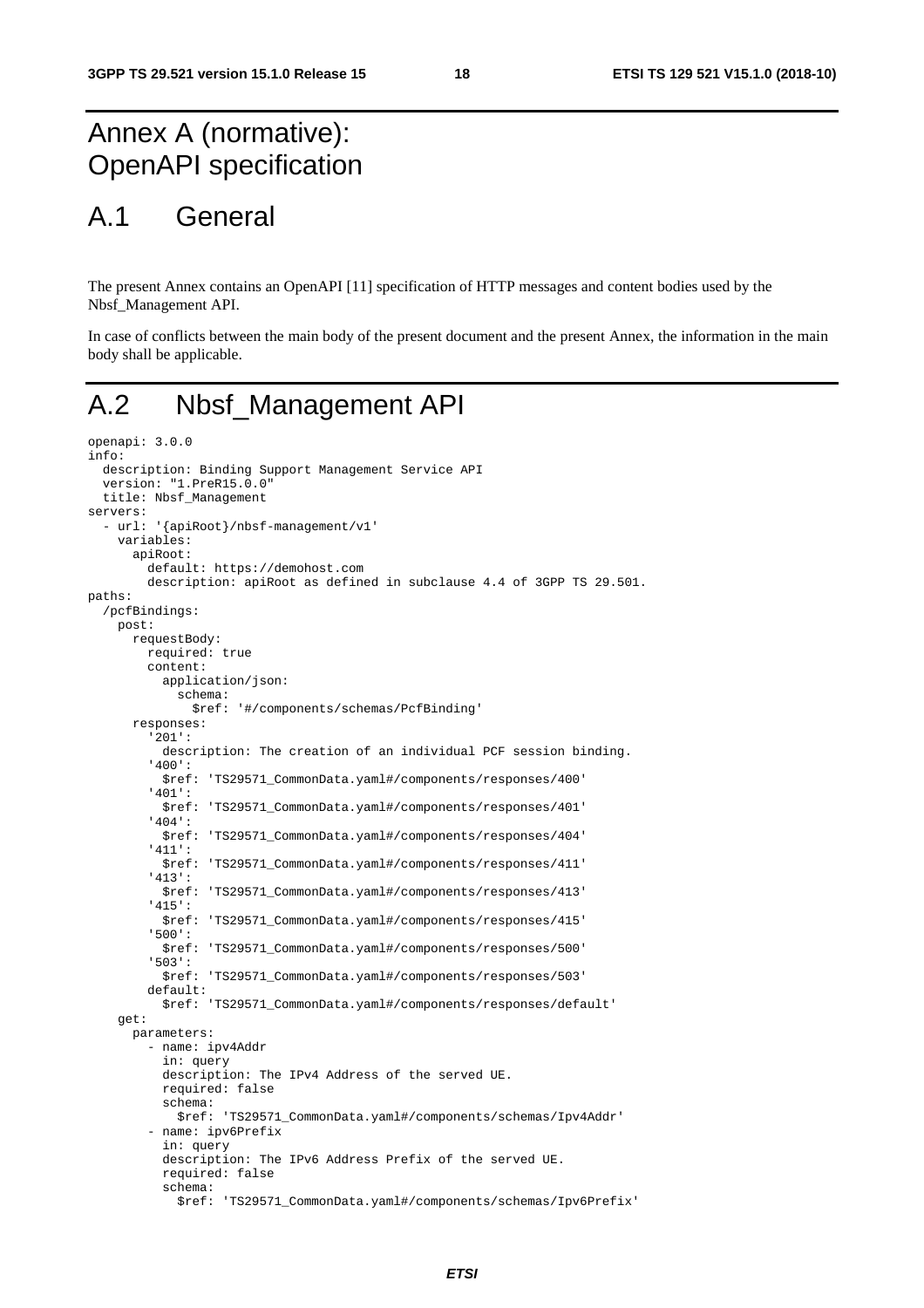- name: macAddr48 in: query description: The MAC Address of the served UE. required: false schema: \$ref: 'TS29571\_CommonData.yaml#/components/schemas/MacAddr48' - name: dnn in: query description: DNN. required: false schema: \$ref: 'TS29571\_CommonData.yaml#/components/schemas/Dnn' - name: supi in: query description: Subscription Permanent Identifier. required: false schema: \$ref: 'TS29571\_CommonData.yaml#/components/schemas/Supi' - name: gpsi in: query description: Generic Public Subscription Identifier required: false schema: \$ref: 'TS29571\_CommonData.yaml#/components/schemas/Gpsi' - name: snssai in: query description: The identification of slice. required: false schema: \$ref: 'TS29571\_CommonData.yaml#/components/schemas/Snssai' - name: ipDomain in: query description: The IPv4 address domain identifier. required: false schema: type: string responses: '200': description: The individual PCF session binding session binding information resource matching the query parameter(s) is returned. content: application/json: schema: \$ref: '#/components/schemas/PcfBinding' '400': \$ref: 'TS29571\_CommonData.yaml#/components/responses/400' '401': \$ref: 'TS29571\_CommonData.yaml#/components/responses/401' '404': \$ref: 'TS29571\_CommonData.yaml#/components/responses/404' '414': \$ref: 'TS29571\_CommonData.yaml#/components/responses/414' '500': \$ref: 'TS29571\_CommonData.yaml#/components/responses/500' '503': \$ref: 'TS29571\_CommonData.yaml#/components/responses/503' default: \$ref: 'TS29571\_CommonData.yaml#/components/responses/default' /pcfBindings/{bindingId}: delete: parameters: - name: bindingId in: path description: Represents the individual PCF Session Binding. required: true schema: type: string responses: '204': description: No Content. The Individual PCF session binding information resource is deleted. '400': \$ref: 'TS29571\_CommonData.yaml#/components/responses/400' '401': \$ref: 'TS29571\_CommonData.yaml#/components/responses/401' '404': \$ref: 'TS29571\_CommonData.yaml#/components/responses/404' '500':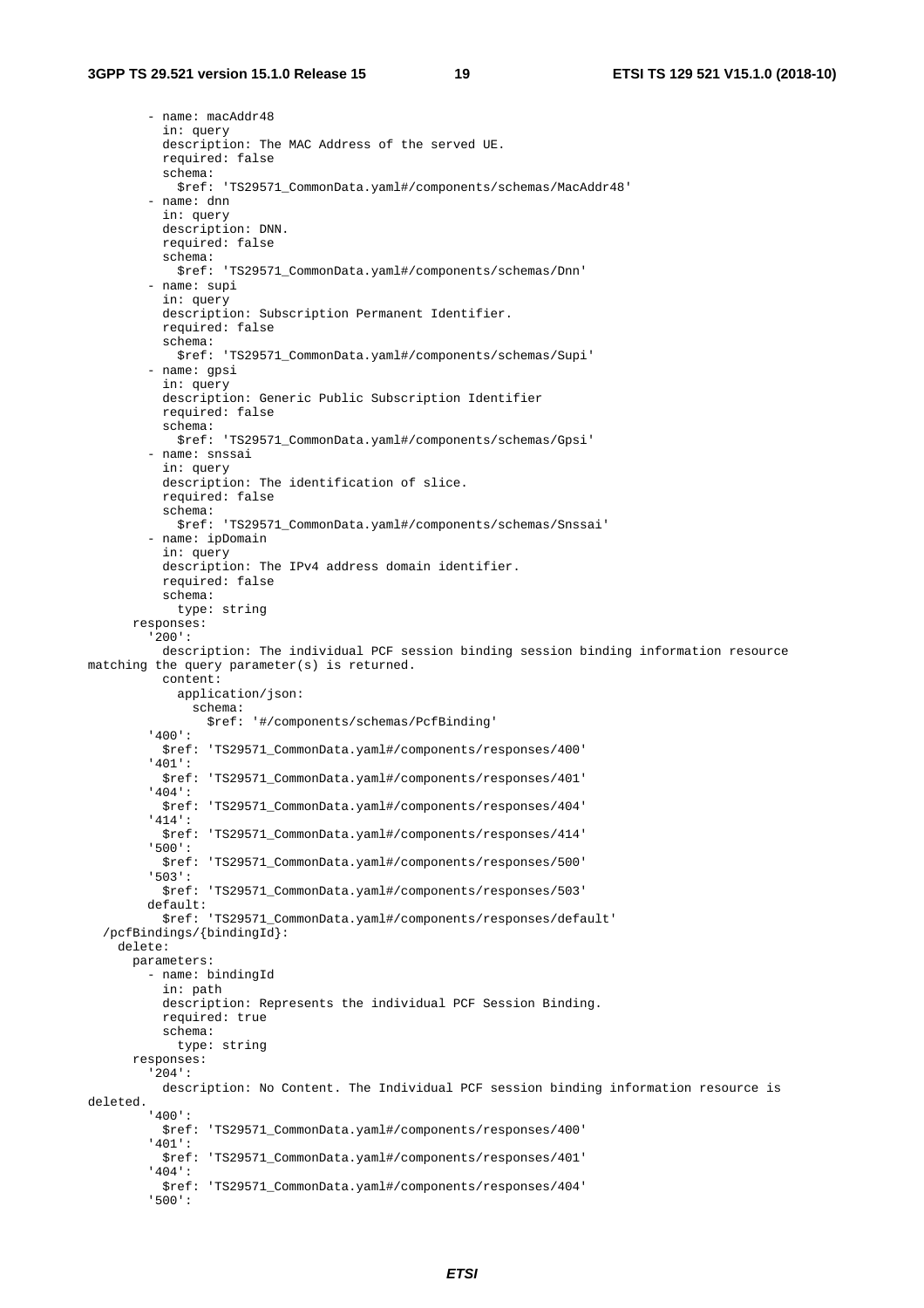\$ref: 'TS29571\_CommonData.yaml#/components/responses/500' '503': \$ref: 'TS29571\_CommonData.yaml#/components/responses/503' default: \$ref: 'TS29571\_CommonData.yaml#/components/responses/default' components: schemas: PcfBinding: type: object properties: supi: \$ref: 'TS29571\_CommonData.yaml#/components/schemas/Supi' gpsi: \$ref: 'TS29571\_CommonData.yaml#/components/schemas/Gpsi' ipv4Addr: .<br>\$ref: 'TS29571\_CommonData.yaml#/components/schemas/Ipv4Addr' ipv6Prefix: \$ref: 'TS29571\_CommonData.yaml#/components/schemas/Ipv6Prefix' ipDomain: type: string macAddr48: \$ref: 'TS29571\_CommonData.yaml#/components/schemas/MacAddr48' dnn: \$ref: 'TS29571\_CommonData.yaml#/components/schemas/Dnn' pcfFqdn: \$ref: 'TS29510\_Nnrf\_NFManagement.yaml#/components/schemas/Fqdn' pcfIpEndPoints: type: array items: \$ref: 'TS29510\_Nnrf\_NFManagement.yaml#/components/schemas/IpEndPoint' minItems: 1 description: IP end points of the PCF or the IP end points of the PCF hosting the Npcf\_PolicyAuthorization service. At least one of pcfFqdn or pcfIpEndPoints shall be included if the PCF supports N5 interface. If the pcfIpEndPoints is provided at the PCF level, the transport and port in the pcfIpEndPoints are not required. pcfDiamHost: \$ref: 'TS29571\_CommonData.yaml#/components/schemas/DiameterIdentity'

pcfDiamRealm:

 \$ref: 'TS29571\_CommonData.yaml#/components/schemas/DiameterIdentity' snssai:

- 
- \$ref: 'TS29571\_CommonData.yaml#/components/schemas/Snssai'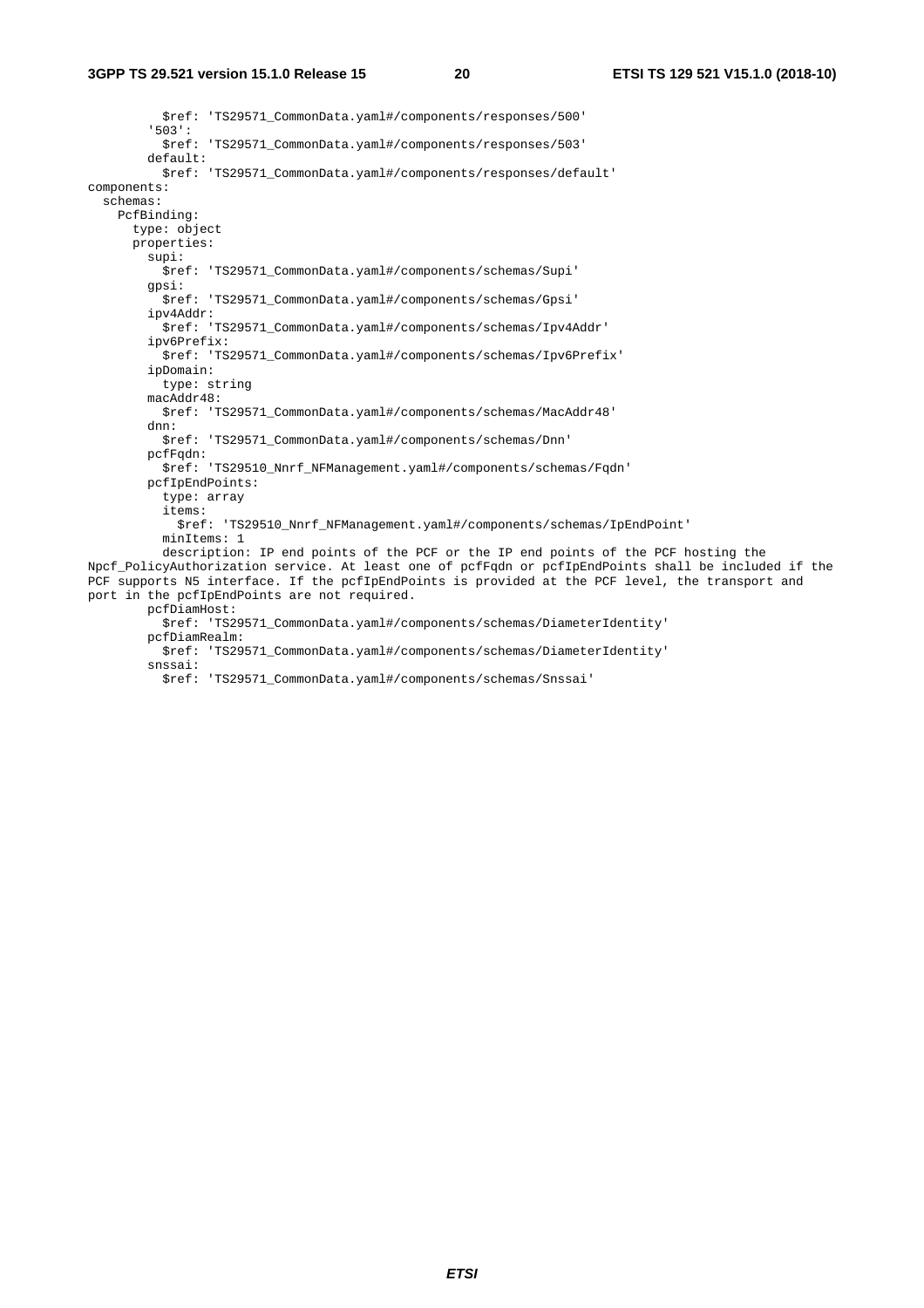### Annex B (informative): Change history

| <b>Change history</b> |       |                 |                   |     |     |                                                                                                                       |            |  |  |
|-----------------------|-------|-----------------|-------------------|-----|-----|-----------------------------------------------------------------------------------------------------------------------|------------|--|--|
| <b>Date</b>           | TSG#  | <b>TSG Doc.</b> | <b>CR</b>         | Rev | Cat | Subject/Comment                                                                                                       | <b>New</b> |  |  |
| 2018-01               |       |                 |                   |     |     | TS skeleton of Binding Support Management<br>Service specification                                                    | 0.0.0      |  |  |
| 2018-01               |       |                 |                   |     |     | Inclusion of documents agreed in CT3#94 C3-<br>180301, C3-180191, C3-180192 and C3-180193.                            | 0.1.0      |  |  |
| 2018-03               |       |                 |                   |     |     | Inclusion of documents agreed in CT3#95 C3-<br>181350 and C3-181352.                                                  | 0.2.0      |  |  |
| 2018-04               |       |                 |                   |     |     | Inclusion of documents agreed in CT3#96 C3-<br>182424 and C3-182510.                                                  | 0.3.0      |  |  |
| 2018-05               |       |                 |                   |     |     | Inclusion of documents agreed in CT3#97 C3-<br>183287, C3-183500, C3-183881, C3-183502 and<br>C <sub>3</sub> -183733. | 0.4.0      |  |  |
| 2018-06               | CT#80 | CP-181031       |                   |     |     | TS sent to plenary for approval.                                                                                      | 1.0.0      |  |  |
| 2018-06               | CT#80 | CP-181031       |                   |     |     | TS approved by plenary                                                                                                | 15.0.0     |  |  |
| 2018-09               | CT#81 | CP-182015       | 00012             |     | F   | PCF id correction for BSF                                                                                             | 15.1.0     |  |  |
| 2018-09               | CT#81 | CP-182015       | 0002              |     | F   | Reference update: OpenAPI specification                                                                               | 15.1.0     |  |  |
| 2018-09               | CT#81 | CP-182015       | $0004$  2         |     | F   | Clarification on mandatory HTTP error status<br>codes                                                                 | 15.1.0     |  |  |
| 2018-09               | CT#81 | CP-182015       | 0005 6            |     | B   | OpenAPI for TS 29.521                                                                                                 | 15.1.0     |  |  |
| 2018-09               | CT#81 | CP-182015       | $0006$ $^{\circ}$ |     | F   | Description of Structured data types                                                                                  | 15.1.0     |  |  |
| 2018-09               | CT#81 | CP-182015       | 000711            |     | B   | Support of IPv4 overlapping                                                                                           | 15.1.0     |  |  |
| 2018-09               | CT#81 | CP-182015       | 0008              |     | F   | Correction of the service name                                                                                        | 15.1.0     |  |  |
| 2018-09               | CT#81 | CP-182015       | 00091             |     | F   | Resource structure presentation                                                                                       | 15.1.0     |  |  |